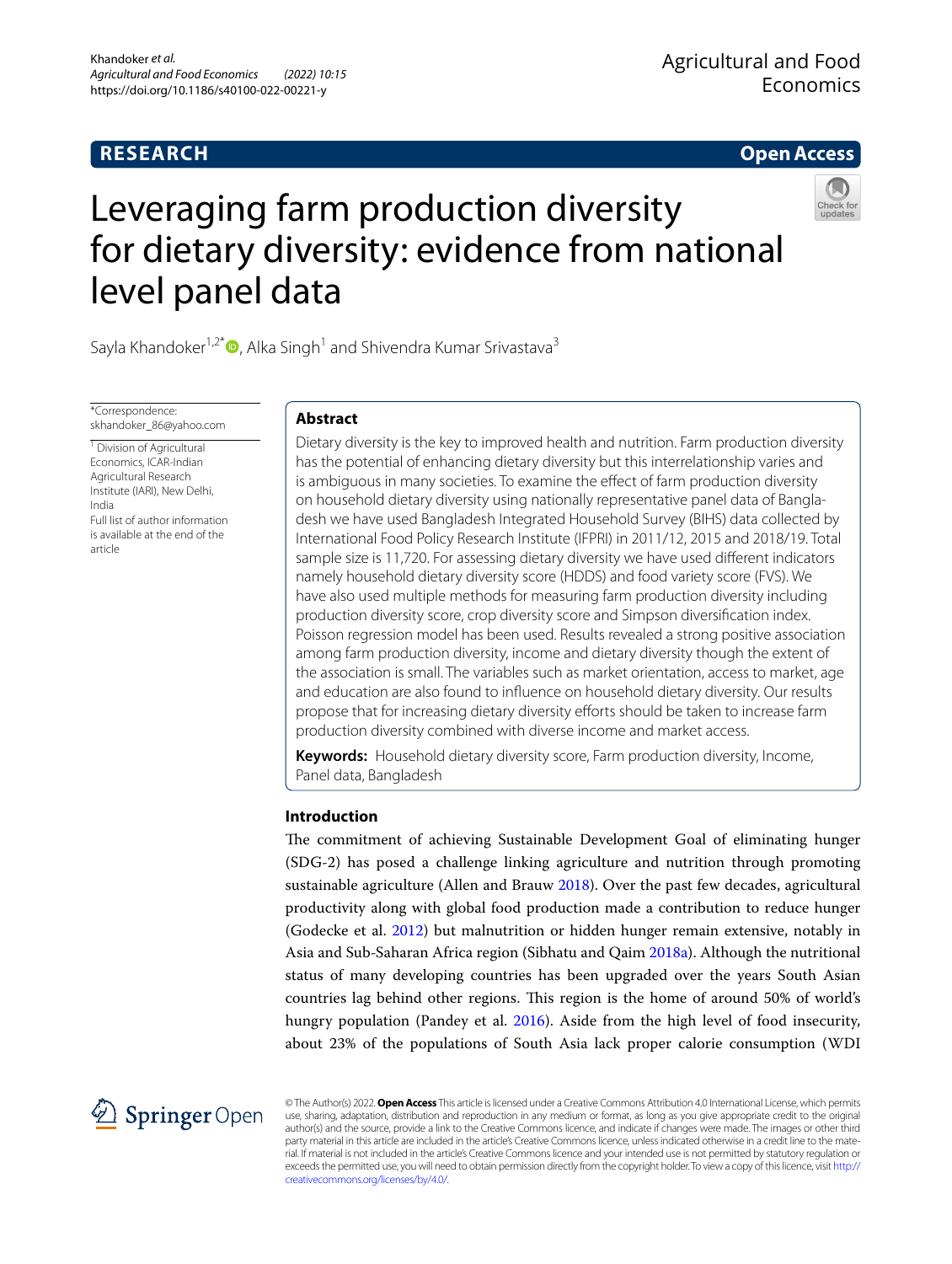[2014](#page-19-0)). South Asian countries mainly depend on agriculture for employment and livelihoods (Deb [2014](#page-17-2)). Bangladesh, a developing and overpopulated nation in South Asia, has achieved commendable growth in reducing poverty and hunger over the last two decades, but several indices of nutrition remain a matter of concern (Belton et al. [2014](#page-17-3); Rahman [2010;](#page-18-2) Rahman and Salim [2013\)](#page-18-3). In rural Bangladesh, one-third of women are malnourished and 36% of children under fve are stunted (Ahmed et al. [2012;](#page-17-4) Osmani et al. [2016](#page-18-4)). Moreover, the country continues to struggle with micronutrient defciencies such as zinc, iron, iodine and vitamin A due to inadequate diets that are dominated by rice and lack diversifcation (Ahmed et al. [2013\)](#page-17-5). Research indicates that the food habit of Bangladeshi people is inadequately diversifed and this emerged as a major barrier in acquiring a standard nutritional status. Dietary diversity is a proxy method of nutrient adequacy of an individual's diet (Kennedy et al. [2011](#page-18-5)). It can be defned as diferent types of foods available across and within food groups that can ensure adequate intake of vital nutrients for optimal health (WHO/FAO [1996;](#page-19-1) Ruel [2002](#page-18-6)). It is linked to adequate vitamin and micronutrient intake and better child nutrition outcomes (Fongar et al. [2019](#page-17-6); Kennedy et al. [2007;](#page-18-7) Muthini et al. [2020](#page-18-8); Steyn et al. [2006](#page-19-2)).

Dietary diversity is determined by diferent factors including agricultural biodiversity and farm production diversity (Jones et al. [2014](#page-18-9); Oyarzun et al. [2013](#page-18-10)), production technology, historical consumption habits, household income (Doan [2014;](#page-17-7) Drescher et al. [2009\)](#page-17-8) and cultural traits at the regional level. Although dietary diversity is a crucial indicator of nutrition, but for low-income people consumption of nutritious food is quite difficult (FAO [2013;](#page-17-9) Chegere and Stage [2020\)](#page-17-10). For households engaged in subsistence agriculture, farm production diversity would be a promising approach for achieving nutritional security and therefore nutritionists have given emphasis to harnessing the linkages between farm diversity and diversity in household diets (Malapit et al. [2015](#page-18-11)). For small landholders, agricultural diversifcation plays a vital role in dietary diversity as it improves the consumption of own-produced food, as well as purchased food on account of increased income from the selling of farm produce (Chegere and Stage [2020](#page-17-10); Herrero et al. [2010;](#page-18-12) IFAD and UNEP [2013\)](#page-18-13).

Various trails are indicating how agriculture can afect the nutritional outcomes which include increased farm production and consumption of food, increased income, reduction of food prices and women empowerment (Kadiyala et al. [2014](#page-18-14); Kanter et al. [2015](#page-18-15)). Research related to agriculture-nutrition linkages has recently gained increased attention and several studies have been conducted on-farm diversity and nutrition. Diferent studies used varied methods of assessing the link between production diversity and dietary diversity with varied outcomes. Some studies showed a positive association between farm diversity and household dietary diversity (Chegere and Stage [2020;](#page-17-10) Jones [2017](#page-18-16); Pellegrini and Tasciotti [2014](#page-18-17); Saaka et al. [2017\)](#page-18-18). Chinnadurai et al. ([2016\)](#page-17-11) showed a positive relationship between household dietary diversity and crop diversity, whereas the association was found negative in case of diversity of vegetable production and dietary diversity. Likewise, Sibhatu and Qaim [\(2018b\)](#page-18-19) found a mixed result indicating that farm production diversity was positively related to dietary diversity when measured with simple species count, whereas did not fnd any signifcant relation with dietary diversity when production diversity was measured in terms of the number of food crops. Production diversity also interrelates with other factors such as household income, market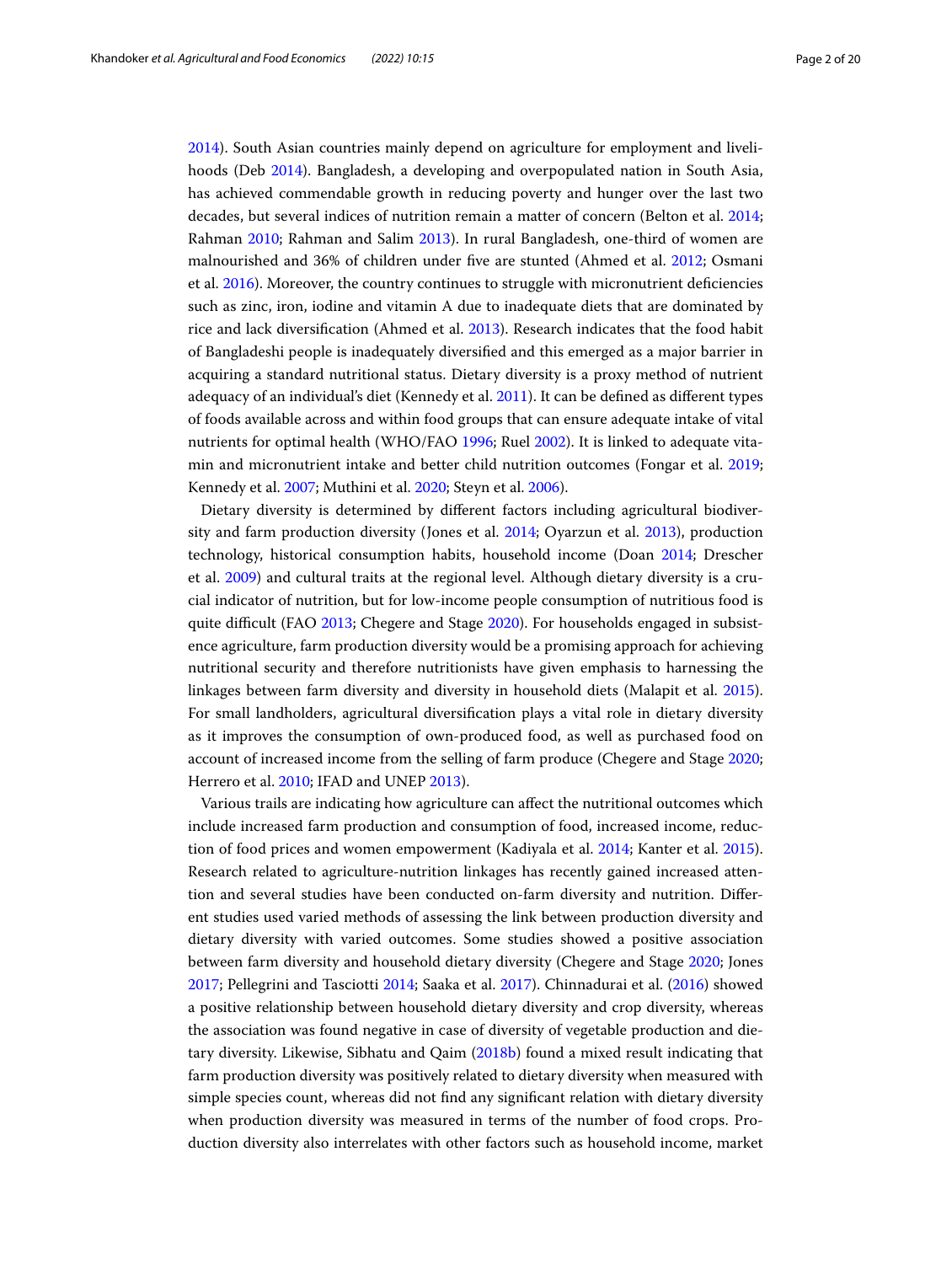access and commercialization of households. While rising income has proven to be an important indicator of dietary diversity (Dillon et al. [2014](#page-17-12); Singh et al. [2020\)](#page-18-20), small efort has been taken to see how dietary diversity and nutrition are afected by diversifying income of the household (Benfca and Kilic [2016](#page-17-13)). Also in developing countries, farmers are gradually diversifying their sources of income which makes the relationship is critical to understand (Davis et al. [2014,](#page-17-14) [2017;](#page-17-15) Winters et al. [2010\)](#page-19-3).

Our present research adds to the literature in various aspects. The current evidence revealed that the association between them is complex and situation-specifc (Muthini et al. [2020;](#page-18-8) Sibhatu et al. [2015](#page-18-21)). In this strand of literature, one of the drawbacks is that most of the studies were conducted in the African region, where smallholder farmers were mainly subsistence in nature and the green revolution was not very efective (Jones [2017](#page-18-16); FAO [2014](#page-17-16)). Hence, more research is required in the Asian region to determine the association. The intensity of associations may vary by context, but further research from Asian settings is essential to confrm this. Moreover, most of the studies used crosssectional data and one of the main problems of cross-sectional studies is selection bias which violating the true association (Jones [2017](#page-18-16)). Panel data is needed not only to reduce omitted variable bias but also to increase the accuracy of the estimation procedure (Tae et al. [2007](#page-19-4)). Also, many studies used small sample sizes and simple econometric methods for assessing the relationship which makes it difcult to draw frm conclusions especially in the policy context. Our research has not only used the large, nationally representative, unique panel data but also used panel econometric procedures. In addition, we have also used alternative measures for measuring both dietary diversity and agricultural production diversity. Hence, it is necessary to address the above shortcomings and gain a deeper knowledge of the relationship between farm production diversity and dietary diversity of households. The present study seeks to answer the research question of whether farm production diversity has any efect on household dietary diversity. Therefore this study's objective is to examine the effect of farm production diversity and dietary diversity using the complete set of (3 rounds) large, unique and nationally representative panel data in Bangladesh.

## **Materials and methods**

## **Conceptual framework**

The question of whether a farm produces its food or buys from the market has a significant contribution to its nutrition. The paradigm shows the interplay among farm production diversity, income and dietary diversity. The relationships among these three factors are endogenous implying that they afect each other and the interconnection is ambiguous (Fig. [1](#page-3-0)). Farm diversity is a direct strategy to promote food diversity in subsistence farm households. In subsistence farming, production decisions are infuenced by consumption decisions and vice versa. Tis means that households must produce what they want to consume and also they have to diversify their diet based on their products only. In the case of commercial farming, households focus on specialization to increase income which has a signifcant contribution to the diet. Higher agricultural diversity may give farmers greater access to produce diverse food and livestock animal in their farm and more chances to cultivate other crops (i.e., plantation, cash crops) which may also have a contribution on nutrition through improved revenue. Some exogenous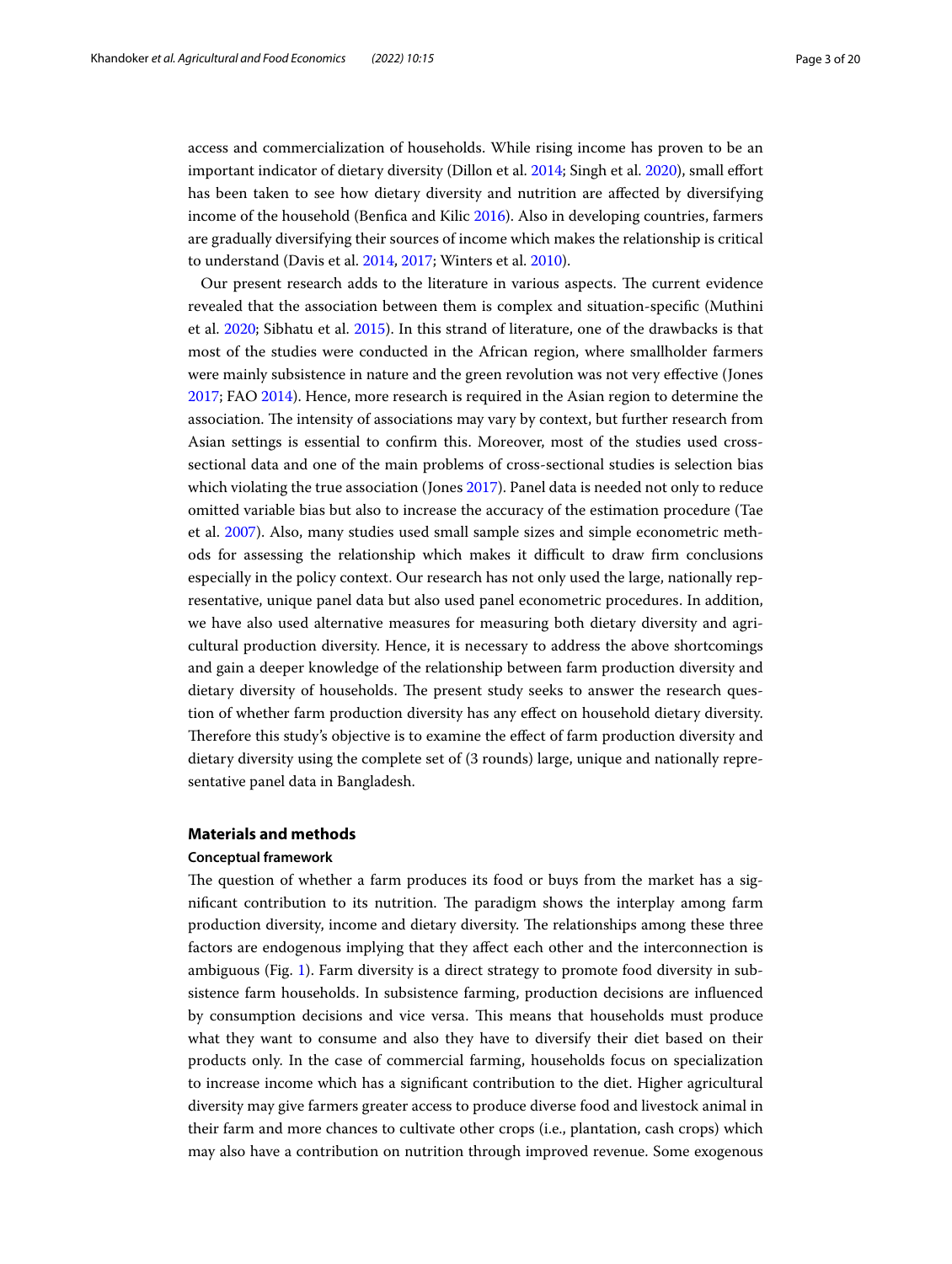

<span id="page-3-0"></span>factors such as socioeconomic and demographic characteristics, market infrastructure, population density, climate variability etc. may have an impact on dietary diversity. A diverse diet is interconnected with higher micronutrient intakes and improved health status.

## **Data**

The study is conducted using three rounds panel data of Bangladesh Integrated Household Survey (BIHS) collected in 2011/12, 2015 and 2018/19. BIHS is a large, exclusive and nationally representative panel dataset in Bangladesh which is managed by the International Food Policy Research Institute (IFPRI). It is a household survey statistically representative at the national and seven administrative divisional levels of rural Bangladesh namely Chittagong, Barisal, Dhaka, Khulna, Rajshahi, Rangpur, and Sylhet. BIHS followed a two-stage stratifed sampling technique: frstly, by selecting 325 primary sampling units (PSUs) and secondly, by selecting households from the PSUs. The BIHS survey collected detailed data on plot-level agricultural production, dietary intake of individual household members, and anthropometric measurements of all household members (Mequanint et al. [2019\)](#page-18-22). The survey questionnaire included several modules for household members addressing a variety of research questions and covering the whole agricultural production year. Information regarding household food consumption patterns, agricultural production, socio-economic characteristics of the individual and household, agricultural and productive asset, livestock holding and participation of the social safety net program has been considered for analysis.

BIHS collected a sample of total of 6500 rural households covering whole agro-ecological zones (AEZ) of Bangladesh. Among 6500 households, 4423, 4619 and 4886 households were national representatives in 2011/12, 2015 and 2018/19, respectively (representative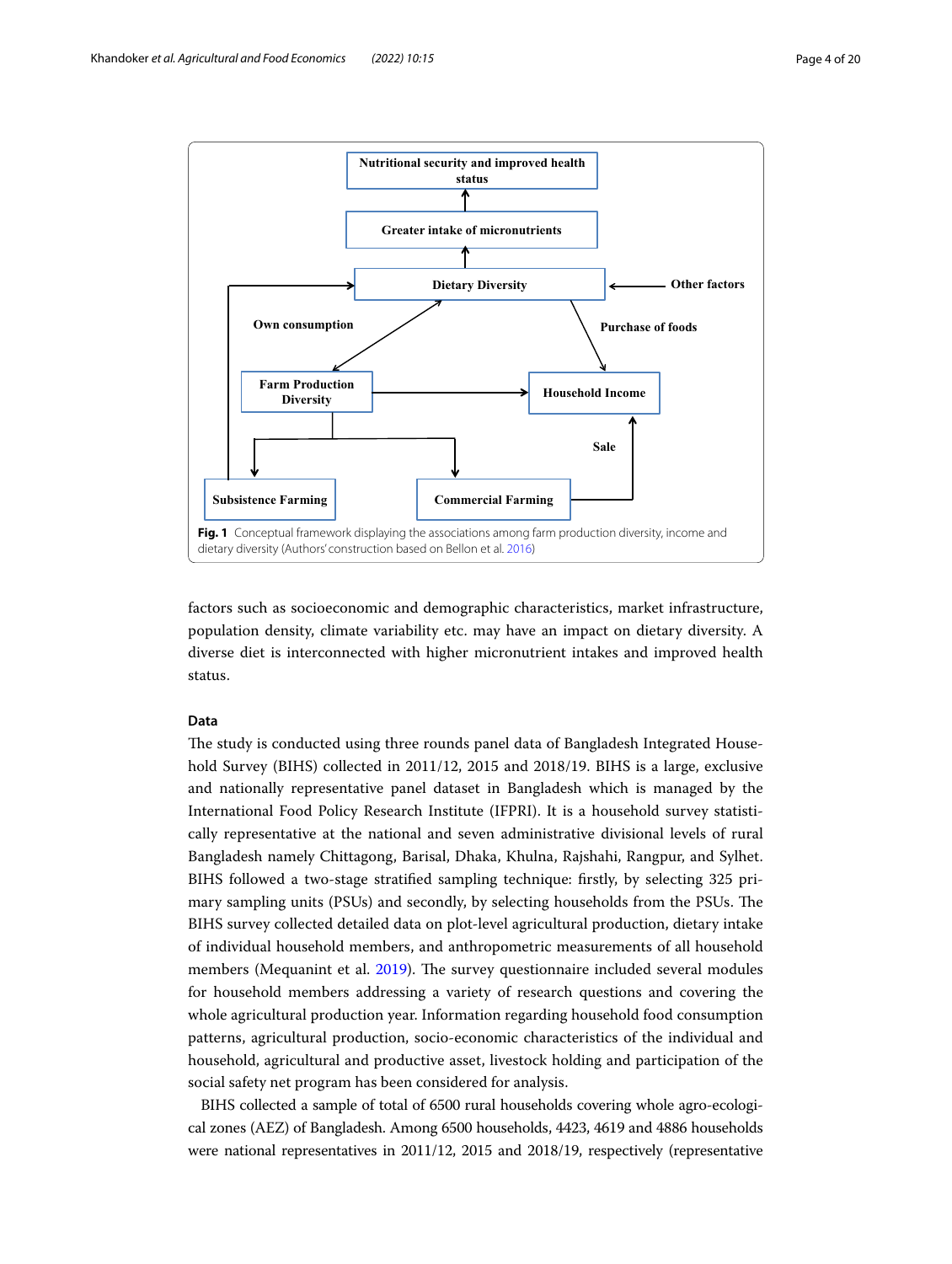of rural Bangladesh) and the remaining households fall under a diferent stratum referred to as the "Feed the Future Zone (FTF)". FTF households have not been used in our study. Besides, we have limited our research to households which are engaged in any of the agricultural production systems (i.e., growing crops, raising livestock/poultry/fsheries, etc.). Therefore, we have used a smaller sample size than the original BIHS data. Of these data, some of the observations are dropped due to probable errors in the demographic and food consumption data. So the fnal estimation consists of 11,720 samples using 3 round data (Table [1](#page-4-0)). A slight change in sample size is observed over the year which is mainly due to split-up households.

## **Estimation strategy**

Our main outcome variable is household dietary diversity score (HDDS) which is a count variable that takes the value between 1 and 12 (or between 1 and 9 when includes 9 food groups). We have used Poisson regression with a maximum-likelihood estimation technique. For measuring the association among farm production diversity, income, and dietary diversity we have used the given model:

<span id="page-4-1"></span>
$$
DD_{it} = \alpha_0 + \alpha_1 PD_{it} + \alpha_2 HI_{it} + \gamma_{it}
$$
\n(1)

where  $DD_{it}$  is dietary diversity.  $PD_{it}$  is farm production diversity and  $HI_{it}$  is annual household income at time *t*. *γ<sub>it</sub>* is the random error term, and subscripts *i* and *t* indicate observations and time, respectively.  $\alpha_0$ ,  $\alpha_1$  and  $\alpha_2$  are coefficients to be estimated.

Equation ([1\)](#page-4-1) indicates that our model has two explanatory variables, i.e., farm production diversity and income. In addition to farm diversity and income there may be other factors, i.e., market orientation, market distance, farm size, participation in social safety net programs and socioeconomic characteristics that afect dietary diversity. So we have included these factors in our extended model and the model takes the following form:

$$
DD_{it} = \alpha_0 + \alpha_1 PD_{it} + \alpha_2 HI_{it} + \alpha_3 MA_{it} + \alpha_4 MO_{it} + \alpha_5 SSN_{it} + \alpha_6 HS_{it} + \gamma_{it}
$$
 (2)

where MA<sub>it</sub> is a vector of variables covering market access, MO<sub>it</sub> indicates market orientation, SSN<sub>it</sub> is participation in social safety net programs and HS<sub>it</sub> household demographic and socioeconomic characteristics.

All the analyses including data coding, merging and reshaping have been done using STATA version 16.1 software.

## **Measurement of key variables**

#### *Dietary diversity*

In this study, our primary outcome variable is dietary diversity. It is a crucial element of balanced diet since higher dietary diversity ensures a higher intake of nutrients (Kennedy et al. [2007](#page-18-7); Steyn et al. [2006](#page-19-2)). Food variety score and dietary diversity score (DDS)

<span id="page-4-0"></span>

|  | <b>Table 1</b> Description of the sample |  |
|--|------------------------------------------|--|
|--|------------------------------------------|--|

| Item       | Round-1 (2011-12) | Round-2 (2015) | Round-3 (2018-19) | Panel  |
|------------|-------------------|----------------|-------------------|--------|
| Households | 3896              | 4004           | 3820              | 11.720 |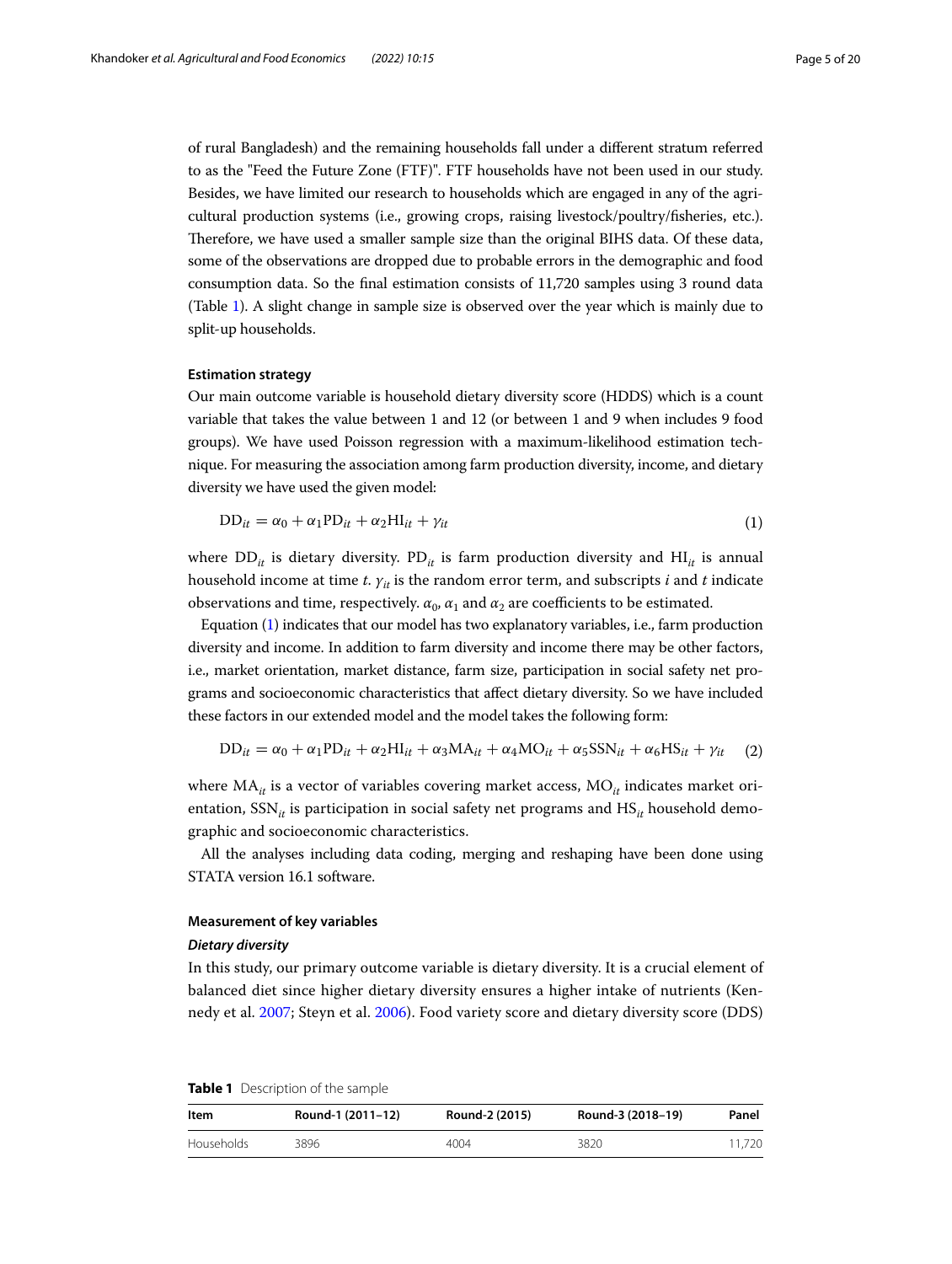are two commonly used measures for determining dietary diversity (FAO [2011](#page-17-18)). Food variety score (FVS) simply counts the number of food items consumed by the household during the recall period (Drewnowski et al. [1997\)](#page-17-19). Although the food variety score is a suitable measure for assessing nutritional status it is less preferable for cross-country analysis due to diferences in dietary habits across countries (FAO [2011](#page-17-18); Pellegrini and Tasciotti [2014](#page-18-17)). In this setting, dietary diversity score is preferred to food variety score. In our study, we have measured dietary diversity using both FVS and HDDS.

Household dietary diversity score which is widely accepted measure records the number of food groups eaten by the households over a recall period (Keding et al. [2012;](#page-18-23) Sibhatu et al. [2015](#page-18-21)). Although there is no international standard for the number of food groups required to calculate HDDS, FAO proposed of using 12 food groups (FAO [2011\)](#page-17-18). These are Cereals; White tubers and roots; Legumes, nuts and seeds; Vegetables; Fruits; Fish and other seafood; Meat; Eggs; Milk and milk products; Oils and fats; Sweets; and Spices, condiments and beverages (Table [2\)](#page-5-0). Each food group adds one score point toward the HDDS if a food item from that group is consumed by any member of the household in the given period. Thus, HDDS ranges from 0 to 12. For assessing HDDS studies used both 24-h period (e.g. Koppmair et al. [2016;](#page-18-24) M'Kaibi et al. [2017\)](#page-18-25) and a 7-day recall period (e.g. Chegere and Stage [2020](#page-17-10); Jones et al. [2014](#page-18-9); Jones [2017](#page-18-16); Sibhatu and Qaim [2017](#page-18-26)). Special days like festival, holidays and fasting is practiced in every community and for this seven-day recall period which captures the daily variation in diets, could be more appropriate than the 24-h (Sariyev et al. [2021\)](#page-18-27). In this study, we have constructed HDDS using a 7-day recall period. Studies indicate that the last three food group's (viz Oils and fats; Sweets; and Spices, condiments and beverages) contribution to dietary diversity is ambiguous and for this we have calculated HDDS both using 12 food groups and 9 food groups. The food variety score (FVS) is our second DD assessment tool, which we created by calculating the amount of various food items ingested by the household during 7-day recall period. The main difference between HDDS and FVS is that HDDS restricts to different food

| Household dietary diversity score (HDDS) | Household dietary diversity<br>score using healthy food groups<br>(HDDS9) |
|------------------------------------------|---------------------------------------------------------------------------|
| 1. Cereals                               | 1. Cereals                                                                |
| 2. White tubers and roots                | 2 White tubers and roots                                                  |
| 3. Vegetables                            | 3. Vegetables                                                             |
| 4. Fruits                                | 4. Fruits                                                                 |
| 5. Meat                                  | 5. Meat                                                                   |
| 6. Eggs                                  | 6. Eggs                                                                   |
| 7. Fish and other seafood                | 7. Fish and other seafood                                                 |
| 8. Legumes, nuts and seeds               | 8. Legumes, nuts and seeds                                                |
| 9. Milk and milk products                | 9. Milk and milk products                                                 |
| 10. Oils and fats                        |                                                                           |
| 11. Sweets                               |                                                                           |
| 12. Spices, condiments and beverages     |                                                                           |

<span id="page-5-0"></span>

|                            |  |  | Table 2 Food groups included in household dietary diversity score. Source: Combined from |  |  |  |
|----------------------------|--|--|------------------------------------------------------------------------------------------|--|--|--|
| Kennedy and Ballard (2010) |  |  |                                                                                          |  |  |  |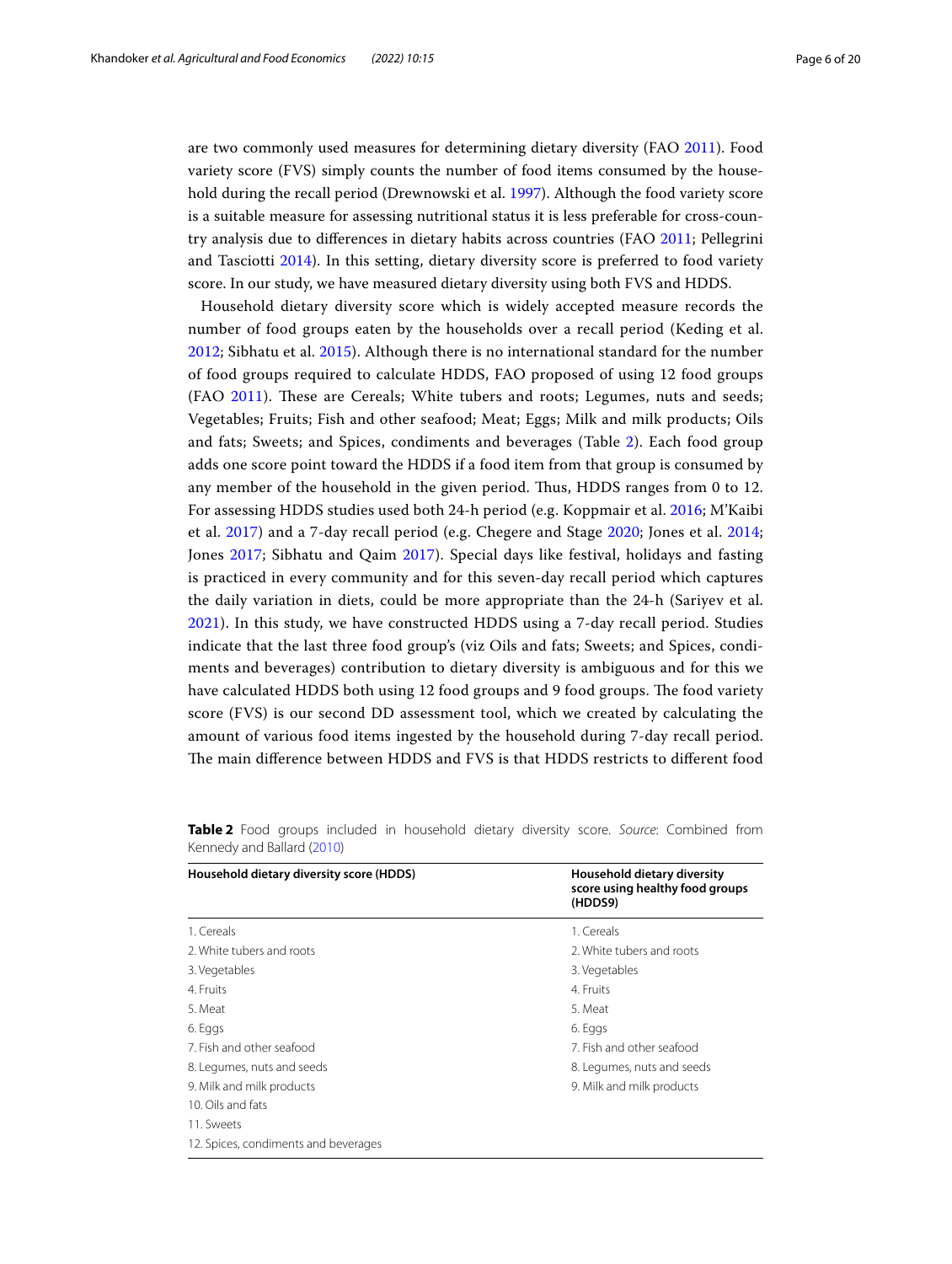groups (not food items) whereas FVS counts each and every food items consumed by the household.

### **Farm production diversity**

Our key independent variable is farm production diversity which can be defned as the variation of crop and animal species produced in a farm (Sibhatu [2016](#page-18-29)). It seems like a prospective approach for enhancing food and nutritional beneft of smallholders and enhancing their access to the variety of foodstufs (Burlingame and Dernini [2012](#page-17-20); Fanzo et al. [2013](#page-17-21)). The empirical literature suggests different indicators for measuring farm production diversity. We have used multiple methods for measuring farm production diversity so that we can compare the outcomes and test the reliability of the relationship. These methods are production diversity score, crop diversity score and Simpson diversifcation index. Farm production diversity score is a simple count of the number of food crops, vegetables, fruits and animal species of the households (Koppmair et al. [2017](#page-18-30); Muthini et al. [2020](#page-18-8); Sibhatu and Qaim [2018b\)](#page-18-19).

Some of the households also grow non-food cash crops like cotton, jute, tobacco, fowers and other minor crops. Although these crops do not directly contribute to dietary diversity but increase the farm income so we have included them in our study. So our second measure is the crop diversity score where we have included all the crops (viz. cash crops, food crops etc.) produced by the household.

Another widely used indicator of farm diversity is Simpson Diversity Index (SID). SID is superior to other methods in the way that it not only captures crop richness but also the crop evenness (Chegere and Stage [2020;](#page-17-10) Lovo and Veronesi [2019\)](#page-18-31). SID is calculated as:

$$
SID = 1 - \sum_{i}^{n} S_i^2
$$

where  $n$ =the total number of crops,  $S_i$ =area proportion of the *i*th crop in the total cropped area.

Thus,  $S_i$  denotes the proportion of the area of the *i*th crop to the total cropped area. SID ranges from zero to one with zero representing no agricultural diversifcation and one indicating complete diversifcation. For evaluating the association between farm production diversity and dietary diversity we have used multiple indicators for both outcome variable and main explanatory variable because these allow for a more thorough and accurate result.

## **Control variables**

The relationship between dietary diversity and production diversification may be influenced by socio-economic and demographic characteristics. For this, based on the thorough literature review we have included these factors as control variables in our regression (Annim and Frempong [2018;](#page-17-22) Babatunde and Qaim [2010;](#page-17-23) Carletto et al. [2017](#page-17-24); Chegere and Stage [2020;](#page-17-10) Hirvonen and Hoddinott [2017;](#page-18-32) Jones et al. [2014;](#page-18-9) Koppmair et al. [2016;](#page-18-24) Kumar et al. [2015;](#page-18-33) Muthini et al. [2020](#page-18-8); Pellegrini and Tasciotti [2014](#page-18-17); Romeo et al. [2016](#page-18-34); Sariyev et al. [2021;](#page-18-27) Sibhatu et al. [2015;](#page-18-21) Singh et al. [2020;](#page-18-20) Torne-Lyman et al. [2009](#page-19-5)). For assessing whether income has any efect on dietary diversity we have included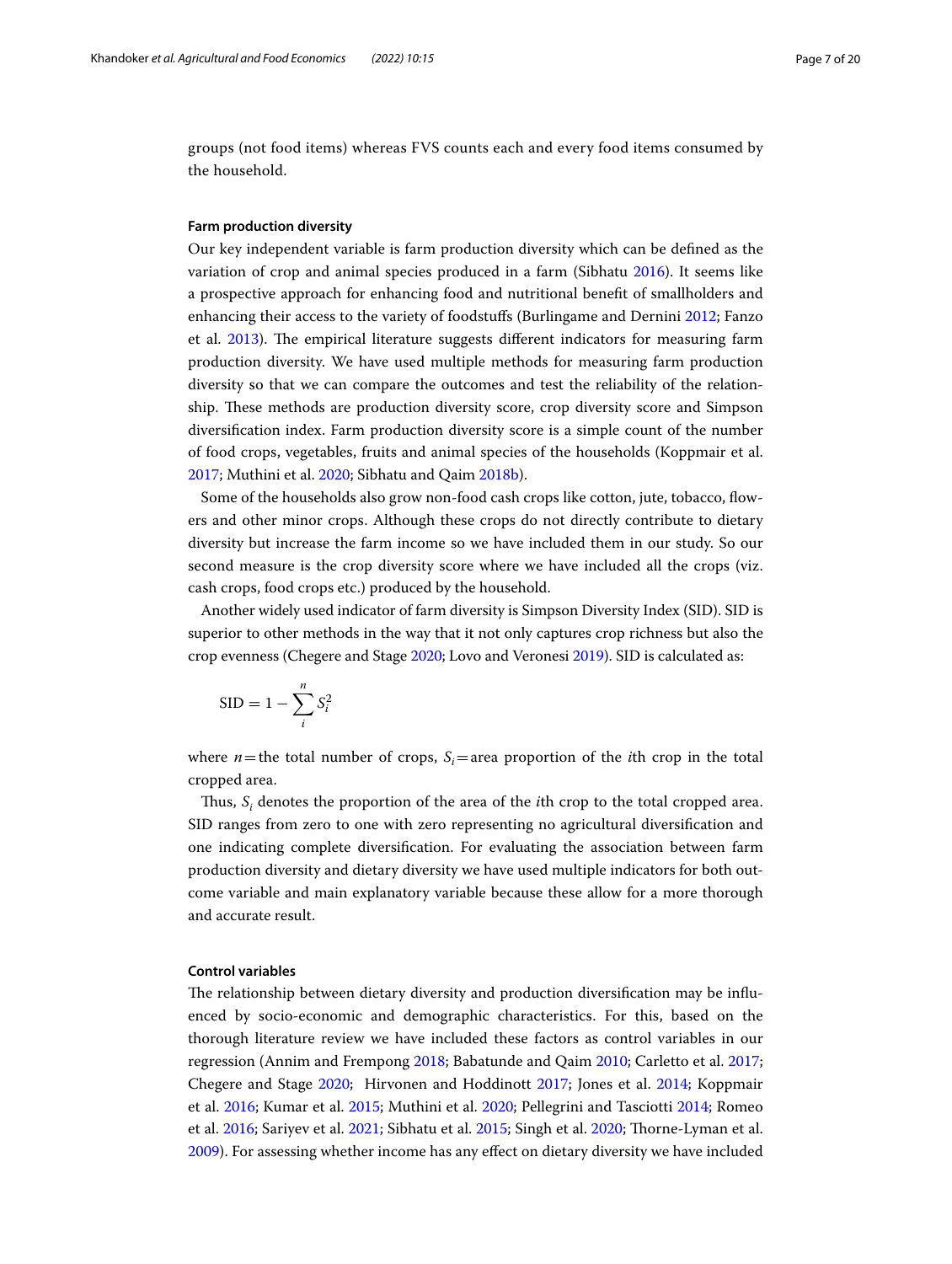the annual income of the households as the independent variable. For getting annual income we have calculated farm and off-farm income. We have taken other variables like market orientation, access to the market, participation in social safety net programs, etc. Individual socioeconomic characteristics such as age, sex and education of the household head, farm size, household size and status of the household's agricultural asset have also been included. Figure [2](#page-7-0) at a glance shows the diferent explanatory variables and outcome variables used for analyzing the relationship between dietary diversity and farm production diversity:

## **Robustness check**

For conducting the robustness check to corroborate the stability of the major fndings we have utilized different estimating methods and measures of important variables. The following techniques have been used:

Firstly, several factors may afect household dietary diversity other than farm production diversity. Besides, some omitted variables may be interrelated to farm production diversity, thereby biasing the estimated results. For testing omitted variable bias, we have re-estimated regression models by adding household socioeconomic characteristics.

Secondly, to test whether there are some unobserved variables like a special event which occurred from frst to the third round or not we have estimated the two-way FE regression model. In this model, we have included year dummy and used 2011–12 as the reference period, 2016 as period 1 and 2018–19 as period 2.

Lastly, as a robustness check we have used diferent methods both outcome variables and explanatory variables. For measuring dietary diversity we have used HDDS based on 9 food groups and FVS. On the other hand, we have utilized alternate methods of production diversity such as the Simpson Index of diversity and crop diversity score and estimated the regression model for each of these methods with outcome variable dietary diversity (HDDS, HDDS using 9 food groups and FVS).

<span id="page-7-0"></span>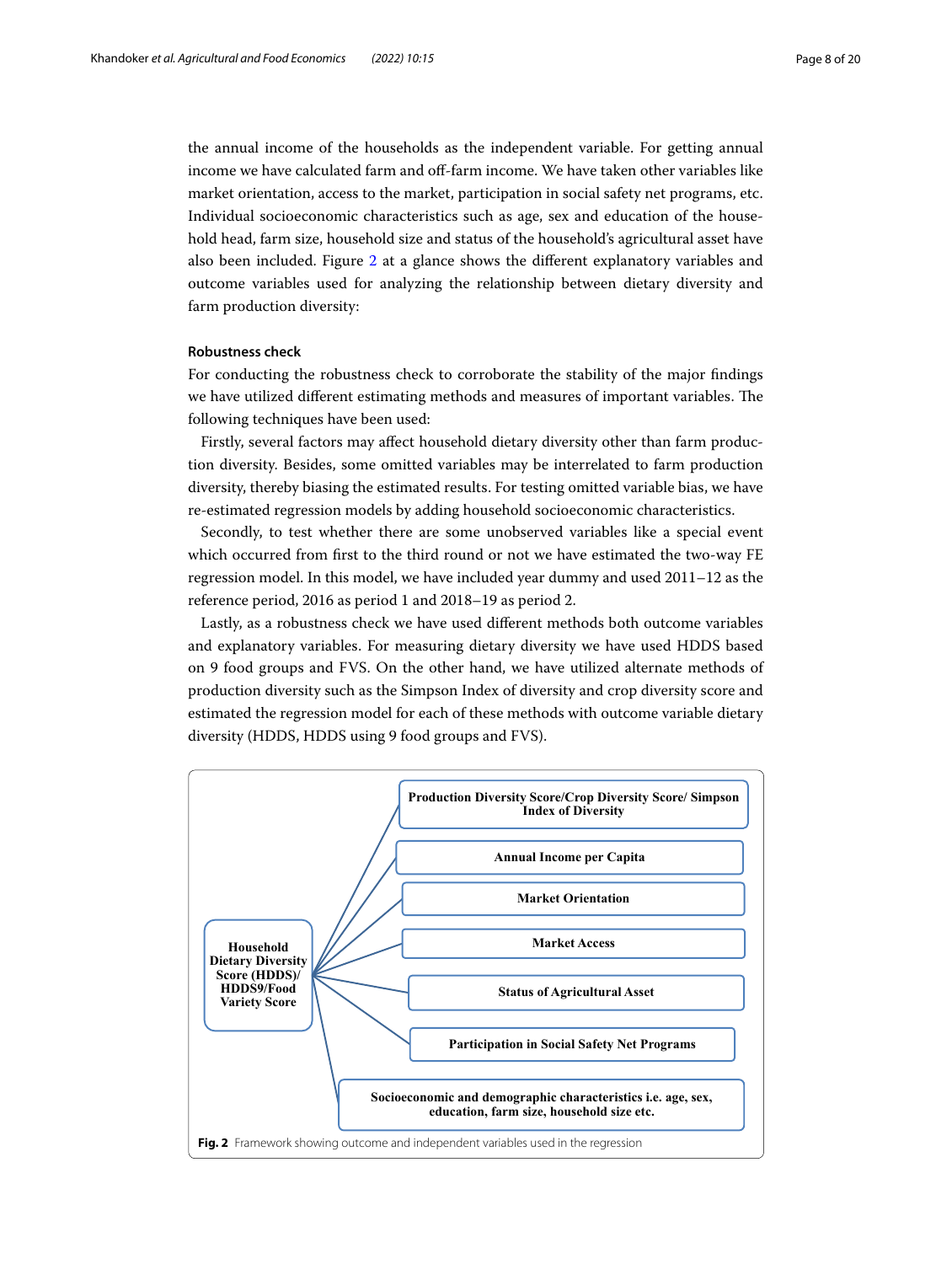## **Results**

## **Descriptive statistics**

Descriptive statistics of the variables are shown in Table [3](#page-9-0). Households are consumed more than 9 different food groups out of 12 food groups in 7 days. The average HDDS is 9.50 which indicate that the average household has consumed 9.50 food groups out of 12 food groups during the recall period. The average number of food groups eaten by the households is almost constant, especially in the last 2 rounds. HDDS in case of both 12 food groups and 9 food groups has been improved from the frst round to the third round. The average HDDS based on healthy food groups (9 food groups) is 7.47. Households consume on an average 32 items in a 7-day recall period. A significant rise is also observed in the case of FVS from the first round to the third. The values of both dietary diversity and FVS are found to be almost constant in the 2nd and 3rd rounds.

Household dietary diversity score (HDDS) and production diversity score (PDS) across 7 administrative divisions in Bangladesh are depicted in Fig. [3](#page-10-0). The box plot shows HDDS score is almost the same and not the greater variation is found in the HDDS across divisions. Households consume on an average 9 food groups across divisions. However, variation is found in PDS across divisions. Highest PDS is found in Barisal division (6.2) and the lowest is in Chittagong divisions (4.2).

Kernel density distribution of the production diversity score shows that households are producing around fve diferent crops or animal products in the given 12-month period (Fig. [4](#page-10-1)) The right-skewed distribution curve shows that the average value of farm production diversity is greater than the mode and most of the of household's production diversity is below the average. Households produce on an average 5 diferent crop species in a year. The value of Simpson index of crop diversification is 0.31. All the indicators of farm production diversity indicate that farm diversity is low in Bangladesh but has increased over time.

The value of market orientation is only 17% indicating that most of the agricultural households experienced subsistence farming and the annual per capita income is comparatively low which is approximately Tk. 1, 38,000 (approximately USD 1665 as at the time of writing). The average distance from home to the nearest market is 1.17 km. The socio-economic characteristics show that around 80% of households are male-headed. The average years of schooling of the household head are very low (only 3 years). The average household size is consisting of  $4$  people. The average farm size is 75.84 decimal and around 45% of households participate in the diferent social safety net programs.

#### **Association between dietary diversity and farm production diversity**

Table [4](#page-10-2) exhibits the results of Poisson regression using pooled, fxed efects and random efects where we have used household dietary diversity score as dependent variable and production diversity score and annual per capita income as explanatory variables. Farm production diversity is positively signifcantly related to household dietary diversity but the extent of this association is very small. The result of pooled specification indicates that DDS would be increased by 0.7% at the household level if one food group is produced. There is a significant positive association between annual income and HDDS which means that income could improve households' capability to purchase a wider range of foodstuff and thereby increase dietary diversity.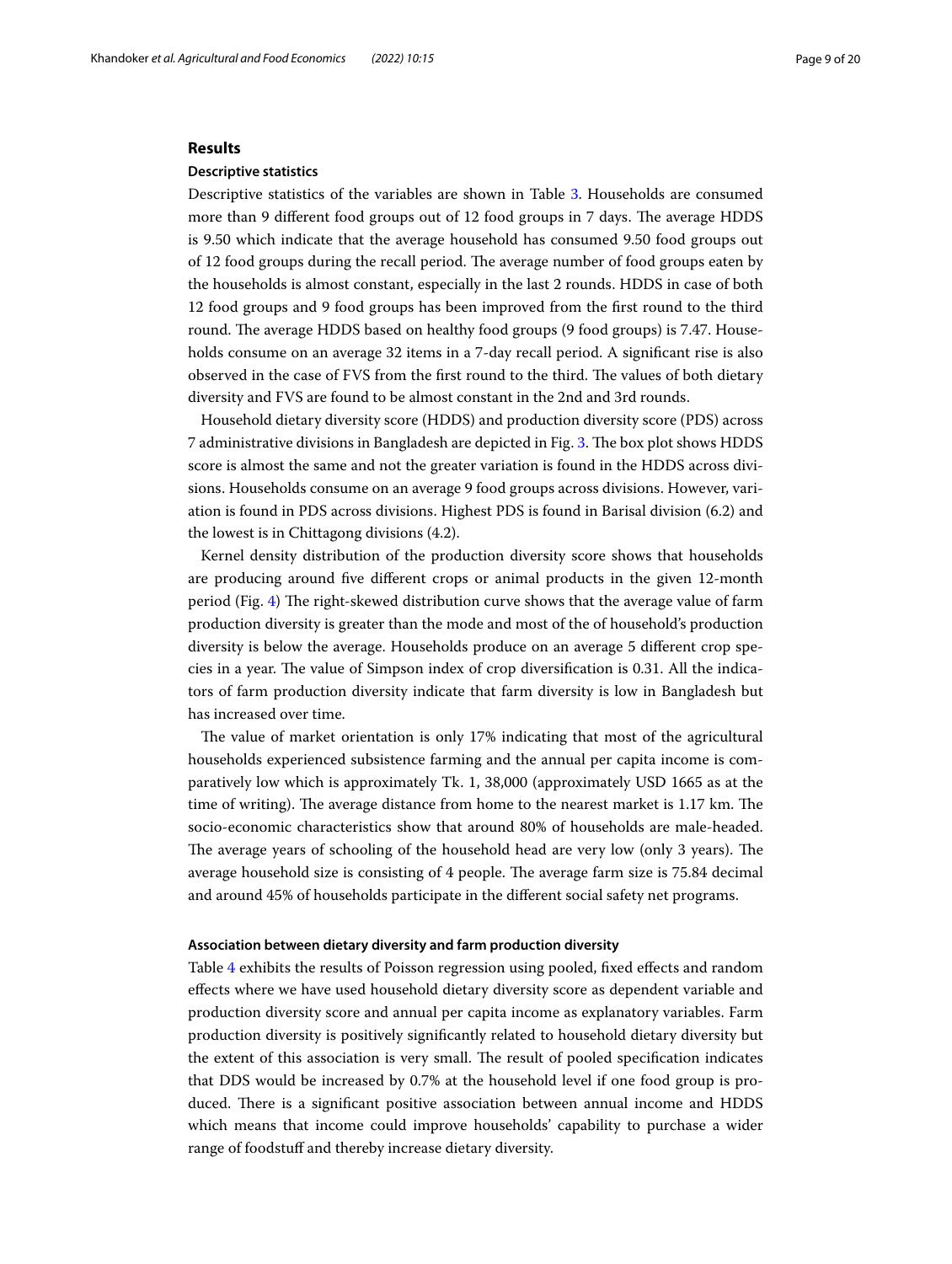## <span id="page-9-0"></span>**Table 3** Description of the variables used in the econometric analysis

| Variable                         | Measurement<br>and definition                                               | Round-1           | Round-2           | Round-3           | <b>Total</b>      |
|----------------------------------|-----------------------------------------------------------------------------|-------------------|-------------------|-------------------|-------------------|
| Outcome variable                 |                                                                             |                   |                   |                   |                   |
| <b>HDDS</b>                      | Number of food<br>groups consumed<br>by the household<br>in the last 7 days | 8.90 (1.47)       | 9.60(1.31)        | 9.86(1.27)        | 9.50(1.41)        |
| HDDS9                            | Household<br>dietary diversity<br>score based on<br>nine food groups        | 6.66(1.59)        | 7.78(1.21)        | 7.97 (1.21)       | 7.47 (1.36)       |
| <b>FVS</b>                       | Number of food<br>items consumed<br>by the household<br>in the last 7 days  | 26.46 (8.20)      | 32.90 (9.55)      | 35.95 (9.88)      | 31.78 (10.04)     |
| Main explanatory variables       |                                                                             |                   |                   |                   |                   |
| Production diver-<br>sity score  | Count of food<br>crop and animal<br>species grown by<br>the household       | 4.78 (3.18)       | 5.06(3.43)        | 5.37 (3.49)       | 5.07 (3.38)       |
| Crop diversity<br>score          | Number of crop<br>species grown by<br>the household                         | 5.18(4.05)        | 5.03(3.80)        | 5.37 (3.78)       | 5.17 (3.88)       |
| <b>SID</b>                       | Simpson's Index<br>of Crop Diversifi-<br>cation                             | 0.24(0.29)        | 0.31(0.21)        | 0.38(0.19)        | 0.31(0.24)        |
| Income of house-<br>hold         | Household annual<br>income in the last<br>year (Taka)                       | 129,418 (300,469) | 137,829 (301,840) | 146,682 (348,842) | 137,918 (317,542) |
| Market orientation Percentage of | produce sold to<br>the market (%)                                           | 10.16 (15.93)     | 19.73 (20.28)     | 22.41 (20.28)     | 17.42 (20.27)     |
| Market access                    | Distance from<br>home to the near-<br>est market (km)                       | 1.31(1.20)        | 1.19(1.31)        | 1.02(2.07)        | 1.17(1.57)        |
| Control variables                |                                                                             |                   |                   |                   |                   |
| Age of HH head                   | Age of the HH<br>head (years)                                               | 43.95 (13.71)     | 45.82 (13.56)     | 47.38 (12.97)     | 45.71 (13.499)    |
| Sex of HH head                   | $=$ 1 if the house-<br>hold head is male                                    | 0.83(0.38)        | 0.79(0.40)        | 0.78(0.41)        | 0.80(0.39)        |
| Education of HH<br>head          | Years of schooling<br>of the HH head<br>(year)                              | 3.18(3.88)        | 3.28 (3.86)       | 3.47 (3.94)       | 3.13(3.89)        |
| Household size                   | Number of<br>HH members<br>(number)                                         | 4.22 (1.58)       | 3.73 (1.48)       | 4.37 (1.83)       | 4.10 (1.66)       |
| Farm size                        | Total land hold-<br>ing of the HH<br>(decimal)                              | 81.04 (108.66)    | 77.61 (121.05)    | 68 (88.08)        | 75.84 (107.029)   |
| Participation in<br>SSN program  | $=$ 1 if HH<br>participate any<br>social safety net<br>program              | 0.44(0.50)        | 0.42(0.49)        | 0.47(0.50)        | 0.44(0.49)        |
| Agricultural asset<br>value      | Current value of<br>agricultural assets<br>(Taka)                           | 5098 (33,698)     | 4754 (30,116)     | 4880 (33,770)     | 4909 (32,540)     |

Authors' analyses using 3 rounds of BIHS panel data. Mean values are shown with standard deviation in parentheses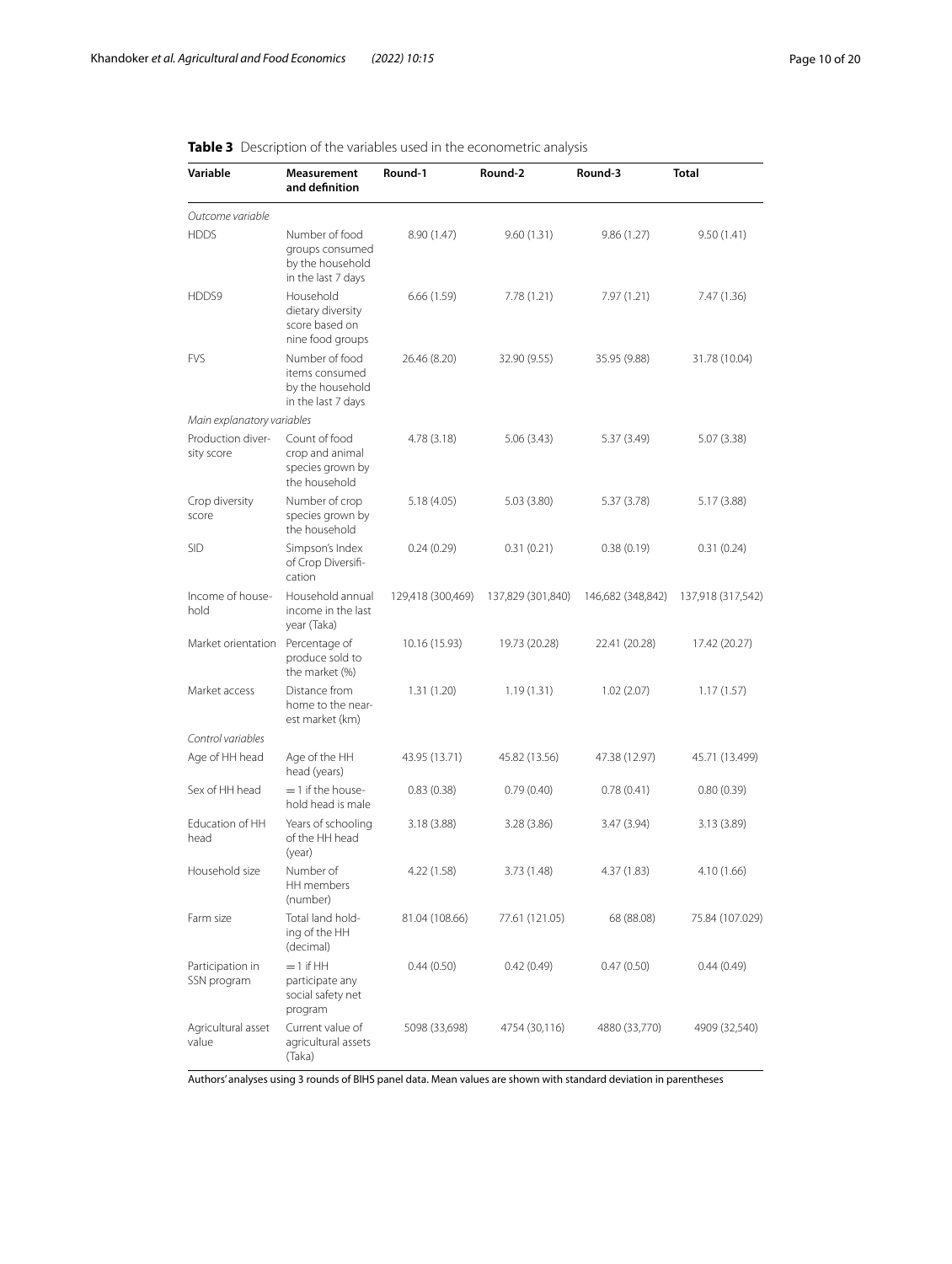

<span id="page-10-0"></span>

<span id="page-10-2"></span><span id="page-10-1"></span>

| <b>Table 4</b> Results of pooled, fixed-effect and random effects Poisson regression model |  |  |  |  |  |  |  |
|--------------------------------------------------------------------------------------------|--|--|--|--|--|--|--|
|--------------------------------------------------------------------------------------------|--|--|--|--|--|--|--|

| <b>Explanatory variables</b>                      | Dependent variable: HDDS        |                                |                            |  |  |
|---------------------------------------------------|---------------------------------|--------------------------------|----------------------------|--|--|
|                                                   | Pooled                          | <b>Fixed effects</b>           | <b>Random effects</b>      |  |  |
| Farm production diversity<br>measured through PDS | $0.007***$ (0.0009)             | $0.008***$ (0.0016)            | $0.007***$ (0.0008)        |  |  |
| Annual income                                     | $4.122E - 08***$ (9.57E $-09$ ) | $2.16E - 08***$ (1.26E $-08$ ) | $4.69E - 08***$ (8.94E-09) |  |  |
| Constant                                          | $2.20***$ (0.006)               |                                | $2.29***$ (0.005)          |  |  |
| Log likelihood                                    |                                 | $-13,939.09$                   | $-25,753.83$               |  |  |
| Wald $x^2$                                        | $90.40***$                      | 2789***                        | 108.08***                  |  |  |
| I R test                                          |                                 |                                | 0.12                       |  |  |
| Number of observations                            | 11.720                          | 11.720                         | 11.720                     |  |  |

Authors' analyses using 3 rounds of BIHS panel data

\*\*\*, and \*\* indicate signifcance at the 1% and 5%, levels, respectively; fgures in the parentheses indicate standard errors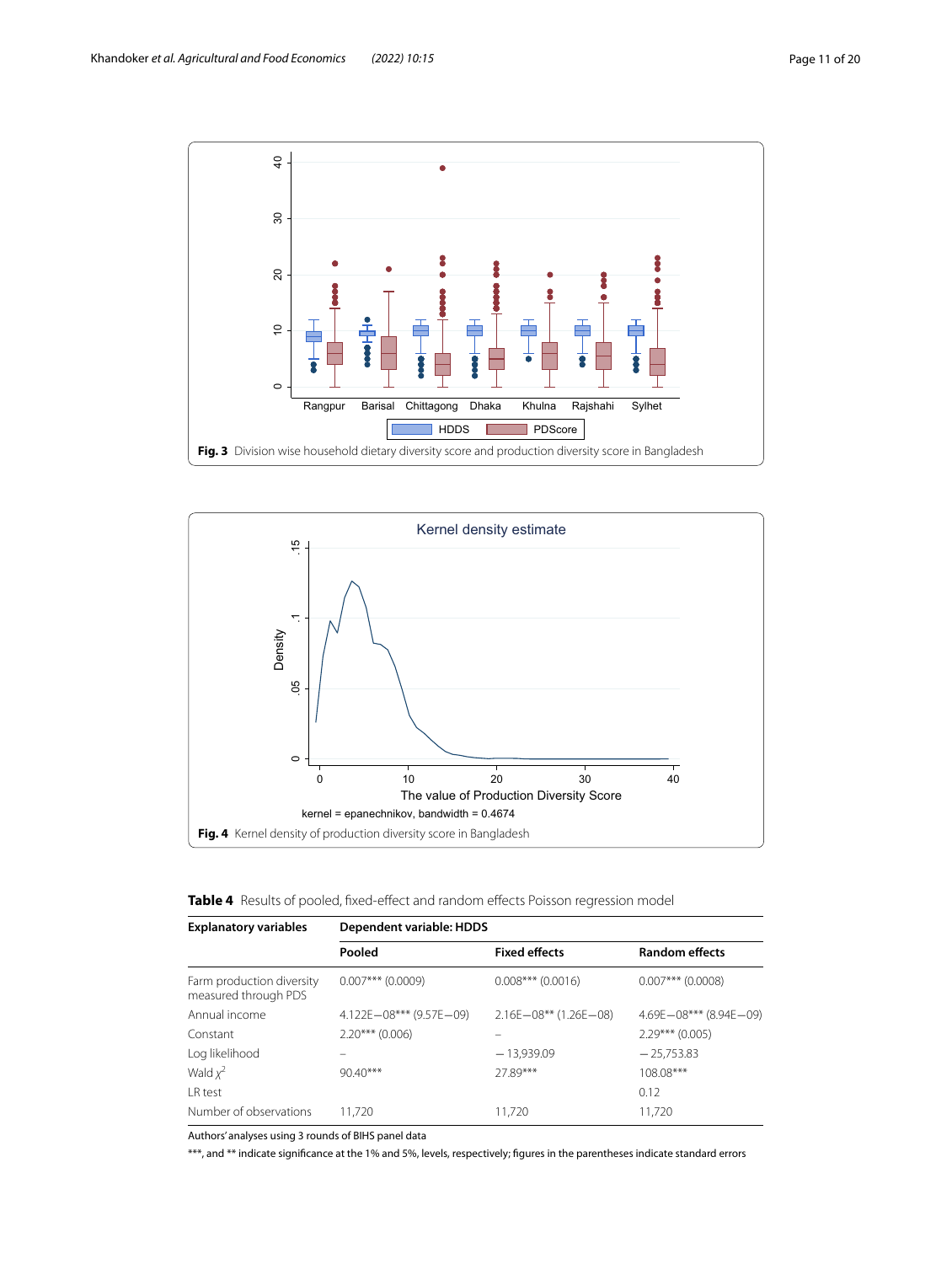To examine whether market has any efect on the association between diet diversity of households and farm production diversity we have extended the model by using this factor (Table [5](#page-11-0)). Because of the signifcance of market orientation, we have extended the model by adding an interaction term namely market orientation which is recorded by the average percentage of agricultural output sold. For assessing whether distance from home to nearest market has any efect on dietary diversity we have included the variable as market access. Given that households having within walking distance of markets can diversify their eating habits by buying goods from markets, it is reasonable to expect stronger linkages between farm production diversity and household dietary diversity further away from markets. The variable market access is found negative and significant showing that households in more remote areas have less dietary diversity. Simultaneously, the efects of farm diversity on household dietary diversity are still strong. When the estimates are compared, it appears that reducing the walking time to the district market by 1 h would have a greater positive impact on household dietary diversity than growing one more food crop to the farm. Our results noticeably show that market access is important for increasing the dietary diversity of farm households. The variable namely market orientation is found positive and signifcant suggests that increasing the commercialization may be a better strategy for improving nutrition than encouraging more diverse subsistence agriculture.

The relationship between dietary variety and production diversity also depends on household and socio-economic factors. The extended model of the association among production diversity, income and dietary diversity showed that farm production diversity and annual income have a signifcant positive association with dietary diversity irrespective of model specifcations (Table [6\)](#page-12-0). We have calculated alternative measures of farm diversity (i.e., SI and CDS) and found a signifcant positive association with dietary diversity. This is common in subsistence farming where the farm household consumes a large portion of the farm's output. The variable market access suggests that dietary diversity can be enhanced by reducing the distance from the market or improving infrastructure.

For testing omitted variable bias, we re-estimated the model using socio-economic variables and found that some of the socioeconomic variables such as age and education of household head and household size including production diversity are positively

| <b>Explanatory variables</b>                              | Pooled                          | <b>Fixed effect</b>            |
|-----------------------------------------------------------|---------------------------------|--------------------------------|
| Farm production diversity (PDS)                           | $0.007(0.002)$ ***              | $0.010***$ (0.003)             |
| Farm production diversity squared                         | $-1.9E - 05(1.5E - 04)$         | $-9.5E - 05(2.2E - 04)$        |
| Annual income                                             | $5.991E - 08***$ (1.81E $-08$ ) | $4.07E - 08***$ (2.27e $-08$ ) |
| [Farm production diversity] x [Annual income]             | $-3.71E - 09(2.59E - 09)$       | $-3.94E - 09(3.91E - 09)$      |
| Market orientation                                        | $0.001***$ (3.1E $-04$ )        | $0.001$ *** (0.0004)           |
| [Farm production diversity] $\times$ [Market orientation] | $-6.65E - 05(4.58E - 05)$       | $-8.25E - 05(6.25E - 05)$      |
| Market distance                                           | $-0.014(0.006)$ ***             | $-0.015**$ (0.008)             |
| [Farm production diversity] $\times$ [Market distance]    | $9.6E - 04(7.6E - 04)$          | 0.001(0.001)                   |
| Constant                                                  | $2.21***$ (0.012)               |                                |
| Wald $x^2$                                                | 128.65                          | 59.81                          |
| Number of observations                                    | 11.720                          | 11.720                         |

<span id="page-11-0"></span>

|  |  |  |  | Table 5 Relationship among production diversity, income, market orientation and market access |  |
|--|--|--|--|-----------------------------------------------------------------------------------------------|--|
|--|--|--|--|-----------------------------------------------------------------------------------------------|--|

Authors' analyses using 3 rounds of BIHS panel data. The dependent variable is HDDS

\*\*\*, and \*\* indicate signifcance at the 1% and 5%, levels, respectively; fgures in the parentheses indicate standard errors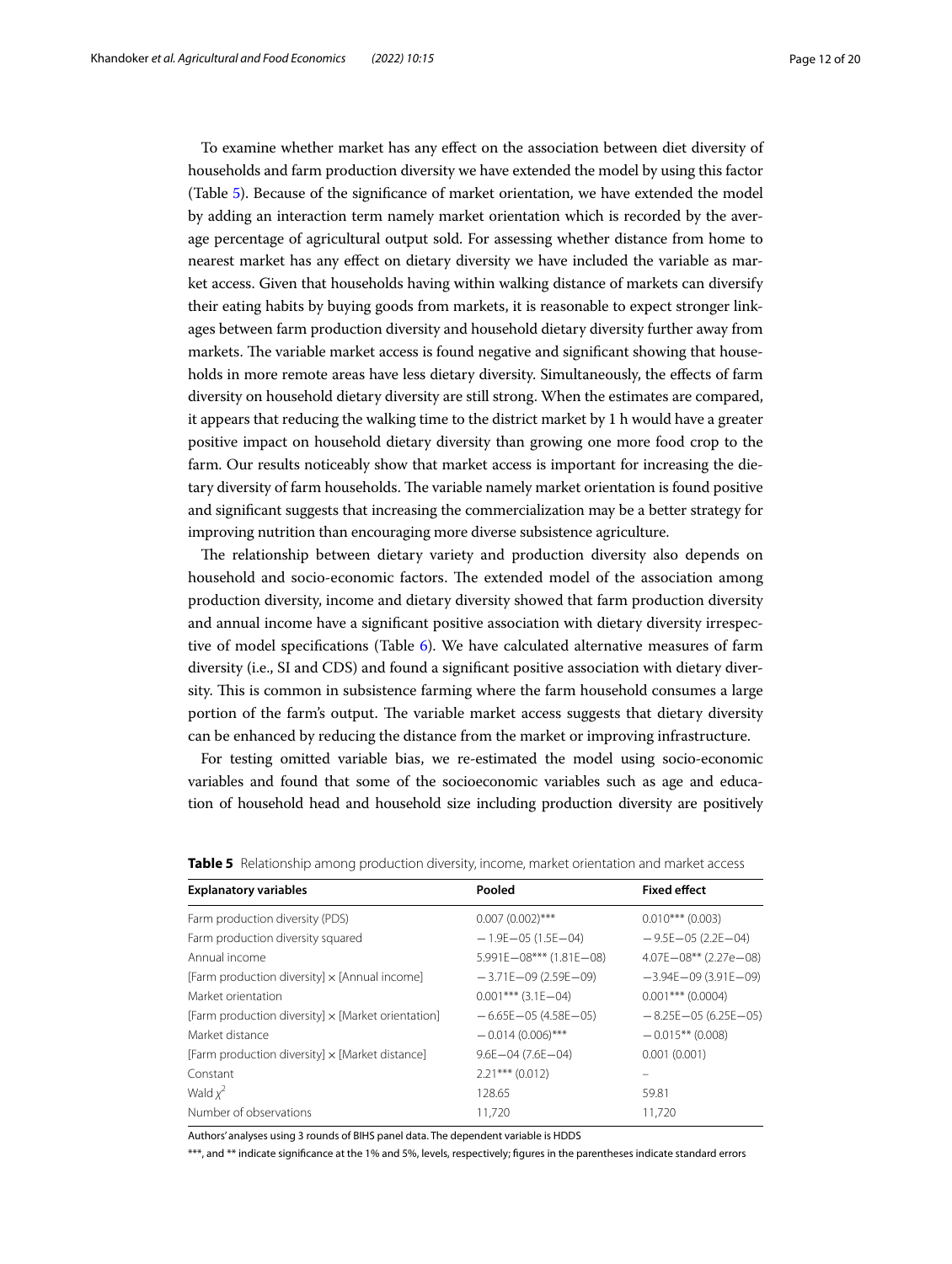| Explanatory                               | <b>PDS</b>                        |                                  | <b>SID</b>                        |                                  | <b>CDS</b>                        |                                  |  |
|-------------------------------------------|-----------------------------------|----------------------------------|-----------------------------------|----------------------------------|-----------------------------------|----------------------------------|--|
| variables                                 | Pooled                            | <b>Fixed effect</b>              | Pooled                            | <b>Fixed effect</b>              | Pooled                            | <b>Fixed effect</b>              |  |
| Farm produc-<br>tion diversity            | $0.005***$<br>(0.001)             | $0.007***$<br>(0.002)            | $0.006***$<br>(0.014)             | $0.095***$<br>(0.021)            | $0.005***$<br>(0.001)             | $0.006***$ (0.002)               |  |
| Annual<br>income                          | $2.59F - 08***$<br>$(9.98E - 09)$ | $1.84F - 08$<br>$(1.69E - 08)$   | $2.62F - 08***$<br>$(9.97E - 09)$ | $1.59E - 08$<br>$(1.69E - 08)$   | $2.36F - 08***$<br>$(1.00E - 09)$ | $1.81E - 08$<br>$(1.69E - 08)$   |  |
| Market orien-<br>tation                   | 7.13E-04***<br>$(1.57E - 05)$     | $8.5F - 04***$<br>$(2.23E - 04)$ | $6.30F - 04***$<br>$(1.6E - 04)$  | $7.18F - 04***$<br>$(2.2E - 04)$ | $7.04F - 04***$<br>$(1.5E - 04)$  | $9.13F - 04***$<br>$(2.2E - 04)$ |  |
| Market access                             | $0.006***$<br>(0.002)             | $-0.006**$<br>(0.003)            | $-0.006***$<br>(0.002)            | $-0.006**$<br>(0.0031)           | $-0.006***$<br>(0.002)            | $-0.006**$<br>(0.0031)           |  |
| Age of HH                                 | $0.0002***$<br>(0.0003)           | $0.002***$<br>(0.0006)           | 0.002(0.0002)                     | $0.002***$<br>(0.0006)           | $8.49E - 05$<br>(0.0002)          | $0.002***$<br>(0.0007)           |  |
| Sex of HH                                 | $-0.001$<br>(0.009)               | $-0.008$<br>(0.017)              | $-0.001$<br>(0.009)               | $-0.004$<br>(0.166)              | $-4.52E - 04$<br>(0.008)          | $-0.006(0.16)$                   |  |
| Education of<br>HH head                   | $0.007***$<br>(0.001)             | $0.008***$<br>(0.003)            | $0.007***$<br>(0.0009)            | $0.008***$<br>(0.003)            | $0.006***$<br>(0.0008)            | $0.008***$ (0.003)               |  |
| HH size                                   | $0.014***$<br>(0.002)             | $0.009***$<br>(0.004)            | $0.014***$<br>(0.002)             | $0.008**$<br>(0.003)             | $0.014***$<br>(0.002)             | $0.009**$ (0.003)                |  |
| Farm size                                 | $4.77E - 05$<br>$(3.89E - 05)$    | $1.57E - 05(6.6)$<br>$E - 05$    | $-1.31E - 05$<br>$(6.6E - 05)$    | $-1.31E - 05$<br>$(6.6E - 05)$   | $4.66E - 05$<br>$(3.84E - 05)$    | $-3.8E - 06$<br>$(6.5E - 05)$    |  |
| Participation<br>in social SSN<br>program | $0.015***$<br>(0.006)             | 0.002(0.009)                     | $0.014***$<br>(0.006)             | 0.003(0.008)                     | $0.014***$<br>(0.006)             | 0.002(0.009)                     |  |
| Agricultural<br>asset value               | $7.20E - 08$<br>$(9.29E - 08)$    | $2.25E - 08$<br>$(1.7E - 07)$    | $-6.54E - 09$<br>$(9.29E - 07)$   | $-9.63E - 09$<br>$(1.70E - 07)$  | $-6.66E - 08$<br>$(9.30E - 08)$   | $-2.45E - 08$<br>$(1.1 - 07)$    |  |
| Constant                                  | 2.12(0.017)                       |                                  | 2.14(0.016)                       |                                  | 2.13(0.015)                       |                                  |  |
| Wald $\chi^2$                             | 250.89                            | 75.73                            | 246.60                            | 81.32                            | 265.80                            | 79.53                            |  |
| Number of<br>observations                 | 11,720                            | 11,720                           | 11,720                            | 11,720                           | 11,720                            | 11,720                           |  |

<span id="page-12-0"></span>

|  |  | Table 6 Association among farm production diversity, income and other confounding factors |  |  |
|--|--|-------------------------------------------------------------------------------------------|--|--|
|  |  |                                                                                           |  |  |

Authors' analyses using 3 rounds of BIHS panel data. The dependent variable is HDDS

\*\*\*, and \*\* indicate signifcance at the 1% and 5%, levels, respectively; fgures in the parentheses are standard errors

significantly associated with HDDS in this newly estimated model. This indicates that our primary fndings are free from omitted variable bias (Table [6\)](#page-12-0). A positive signifcant association with age indicates that the households having older heads have revealed higher dietary diversity. The variable education has a significant and positive effect indicating that educated people are more conscious about nutritionally-balanced diets and diversifed baskets. Education not only enhances the knowledge of health and nutrition, but it also helps to manage the diversifed food at an afordable cost. Household size is positively signifcantly associated with HDDS indicating higher dietary diversity with more members in the households.

Bangladesh Government is conducting diferent social safety net programs for upgrading the socio-economic status especially for the rural and disadvantaged group such as Stipend for Primary Students, School Feeding Program, Stipend for Dropout Students, Stipend for Secondary and Higher Secondary or Female Student etc. For assessing whether this SSN program has any effect on dietary diversity we have added this variable. We have found a positive signifcant relation with dietary diversity in the pooled model.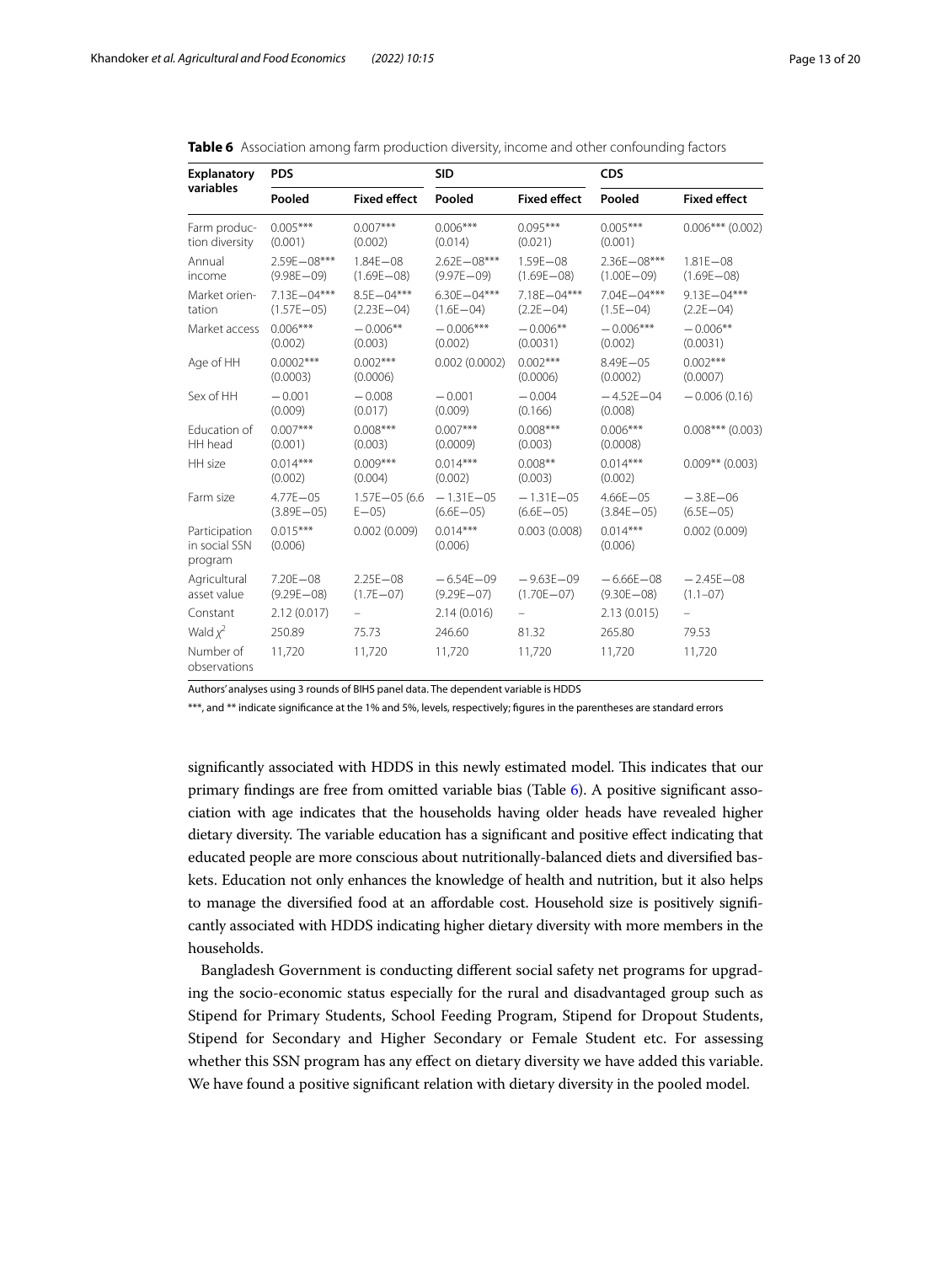## **Discussion**

One of the crucial outcomes of this study is that farm production diversity is positively signifcantly associated with household dietary diversity irrespective of the model specifications and methods used. The extent of the association is relatively smaller and is relevant to previous studies. Most of the earlier studies found the extent of the relationship between 0.05 and 0.20. (Bellon et al. [2016](#page-17-17); Koppmair et al. [2017;](#page-18-30) Sariyev et al. [2021](#page-18-27); Sibhatu and Qaim [2018a,](#page-18-0) [b](#page-18-19)) although Jones et al. ([2014](#page-18-9)) and Chegere and stage ([2020](#page-17-10)) found higher impact using OLS approach. Also this small association is persistent in developing countries like Bangladesh where the majority of farmers are smallholder and subsistent (World Bank [2007\)](#page-19-6). Studies showed that the relationship between farm diversity and dietary diversity depends on the methods used for measuring both. The relationship is positive when both crop and livestock species are taken into account, however, if only crop count is utilized, the relationship become negative (Jones et al. [2014](#page-18-9)). Sibhatu and Qaim  $(2018b)$  $(2018b)$  showed that in certain cases, other variables such as market access and off-farm income had greater impacts on dietary diversity than farm diversity. However, in our study we have found other factors are also important but not as farm diversity. The variable namely annual income is positively associated with dietary diversity which indicates that increasing income can increase household's ability to purchase diversified food. This result is also consistent with previous studies (Babatunde and Qaim [2010](#page-17-23); Singh et al. [2020](#page-18-20)). The estimated coefficient of market orientation is positive for dietary diversity but the extent of association is smaller than the farm production diversity  $(0.010 > 0.001)$ . These findings show that although both production diversity and commercialization are crucial tools for increasing dietary diversity but production diversifcation may be a better approach than commercialization in the long run. However, Koppmair et al. ([2016](#page-18-24)), found that access to markets for buying food and selling farm produce along with modern technology more important for dietary diversity than farm diversity. The variable market distance is negatively associated with dietary diversity which is persistent with previous studies (Muthini et al. [2020](#page-18-8); Sibhatu and Qaim [2018b\)](#page-18-19). To know more about the underlying relationship, i.e., whether the relationship is linear or not we have used the interaction term of production diversity squared and estimated the model. A significant positive interaction term  $(PD^2)$  implies that increased farm production variety is connected with greater dietary diversity, whereas a negatively significant PD $^2$  suggests that as farm production diversity grows, the magnitude of the association declines (Sib-hatu and Qaim [2018b\)](#page-18-19). This study has not found any significant association with dietary diversity after using the interaction term production diversity squared although the sign is negative. Insignificant coefficients do not imply that there is no association or that the interaction component should be deleted but depend on the values of interrelating factors (Ai and Norton [2003](#page-17-25); Brambor et al. [2006;](#page-17-26) Sariyev et al. [2021](#page-18-27)). It's also likely that production diversity has a signifcant marginal impact on a range of other parameters that interact with production diversity measures (Sariyev et al. [2021](#page-18-27)).

We have estimated two way fixed effect regression model to test and control the unobserved bias and found that year dummy is positively signifcant which indicates that time plays a crucial role and dietary diversity has increased over the years (Table [7](#page-15-0)).

Finally, all of the regression results using multiple indicators in various situations and specifcations show that farm diversity have positive signifcant relationship with dietary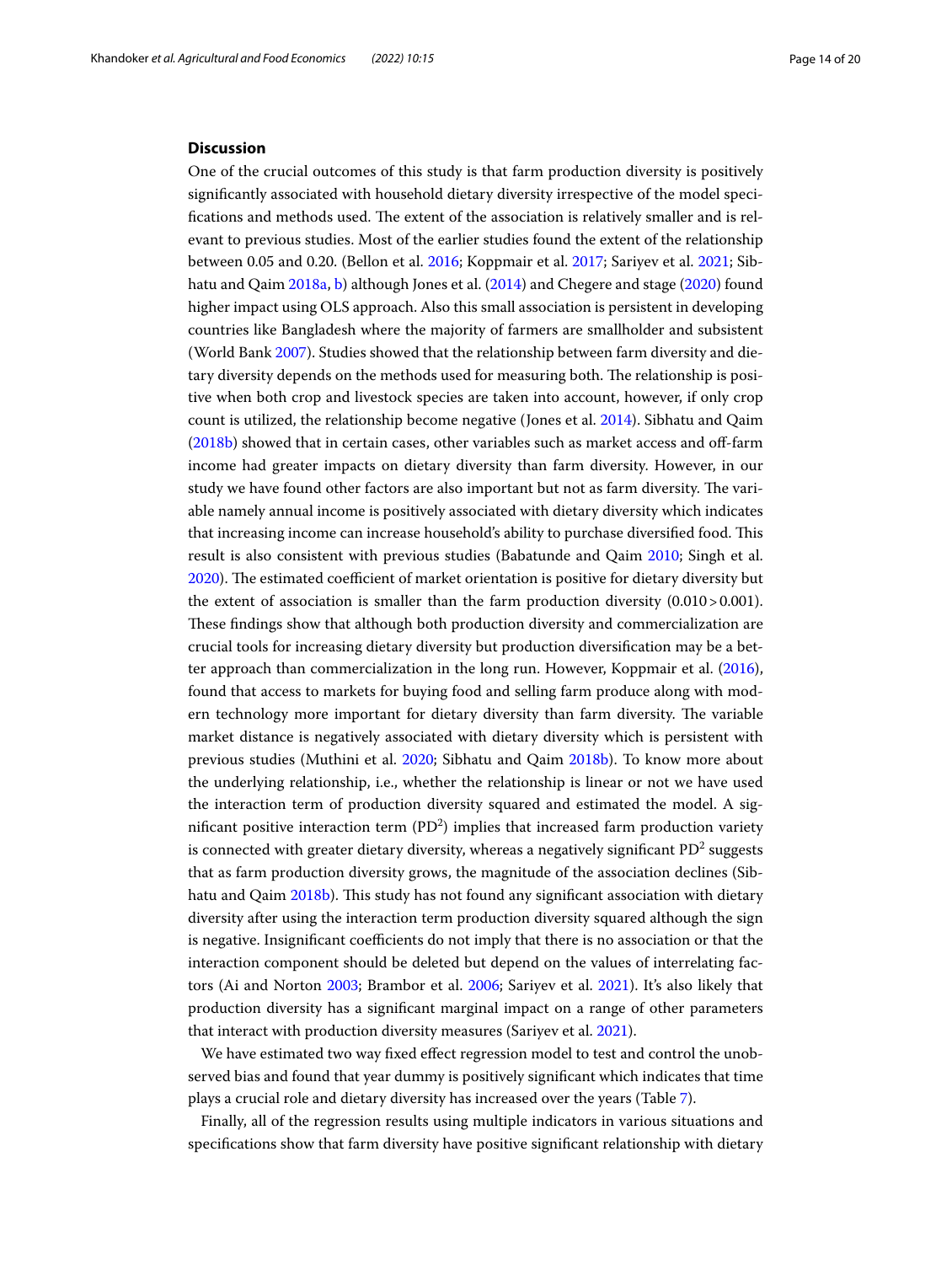diversity at the household level (Tables [8,](#page-15-1) [9\)](#page-16-0). The extent of the association is small but it is nevertheless greater than other coefficients which are significant, indicating the importance of farm diversity on dietary diversity in a rice dominating country.

## **Conclusions**

Dietary diversity is the most commonly used and essential indicator of food and nutrition. At the macro level, this necessitates agricultural diversifcation. In recent years, nutrition-sensitive agricultural research has gained considerable attention for improving nutritional status and one example of such program is farm diversifcation. So far diferent studies have found diverse outcomes. Policy makers are interested to know the exact relationship between farm diversity and dietary diversity. Our study examines the association between farm production diversity and household dietary diversity using a nationally representative and complete (3 rounds) panel dataset of Bangladesh. For doing this we have used alternate measures for assessing both farm diversity and dietary diversity. We have initiated our analysis with the pooled Poisson regression which assumed that production diversity is exogenous and fnally move to the fxed efect model. Our results indicate that both household dietary diversity and farm production diversity increases over the years although production diversity is comparatively low in Bangladesh. Our results provide robust evidence that production diversity is positively signifcantly associated with dietary diversity although the magnitude is lower. We have also found a positive signifcant association between income and dietary diversity. Market orientation, access to the market and participation in social safety net programs has also impact on household dietary diversity but the magnitude is lower than production diversity. In Bangladesh as rice is the staple crop, traditionally diferent government and non-government large-scale support programs have mainly focused on rice cultivation to maintain food security of its growing population, with limited incentive have given to farmers for diversifying production. But in recent years, Government of Bangladesh (GoB) has underlined the necessity of agricultural diversifcation in diferent policy papers like National agricultural policy, Country Investment Plan and Five Year Plan. Agriculture nutrition linkages sometimes appear to be too complicated to pursue. In this case our study will help in shaping the agenda of agricultural development strategy that is essential for improving nutrition among farm households. Therefore, from a policy perspective our results suggest that as farm production diversity is an important indicator of household dietary diversity and nutrition agricultural policies and programs should focus on production diversity rather than solely increasing the production of selected staple crops. Furthermore, an attempt can also be taken to encourage income diversifcation and market access for addressing the nutrition security of SDGs of Bangladesh. One of the potential limitations of this study is that our data is based on three points of time, but dietary diversity of farm households changes throughout the time especially within the years, such as with agricultural seasons. More research using high frequency data is needed to solve the problem of seasonality component of dietary diversity. In addition, we have analyzed efect of farm production diversity on household dietary diversity but not individual dietary diversity. Hence, more research is needed to better understand the intra household dietary diversity especially for women and children.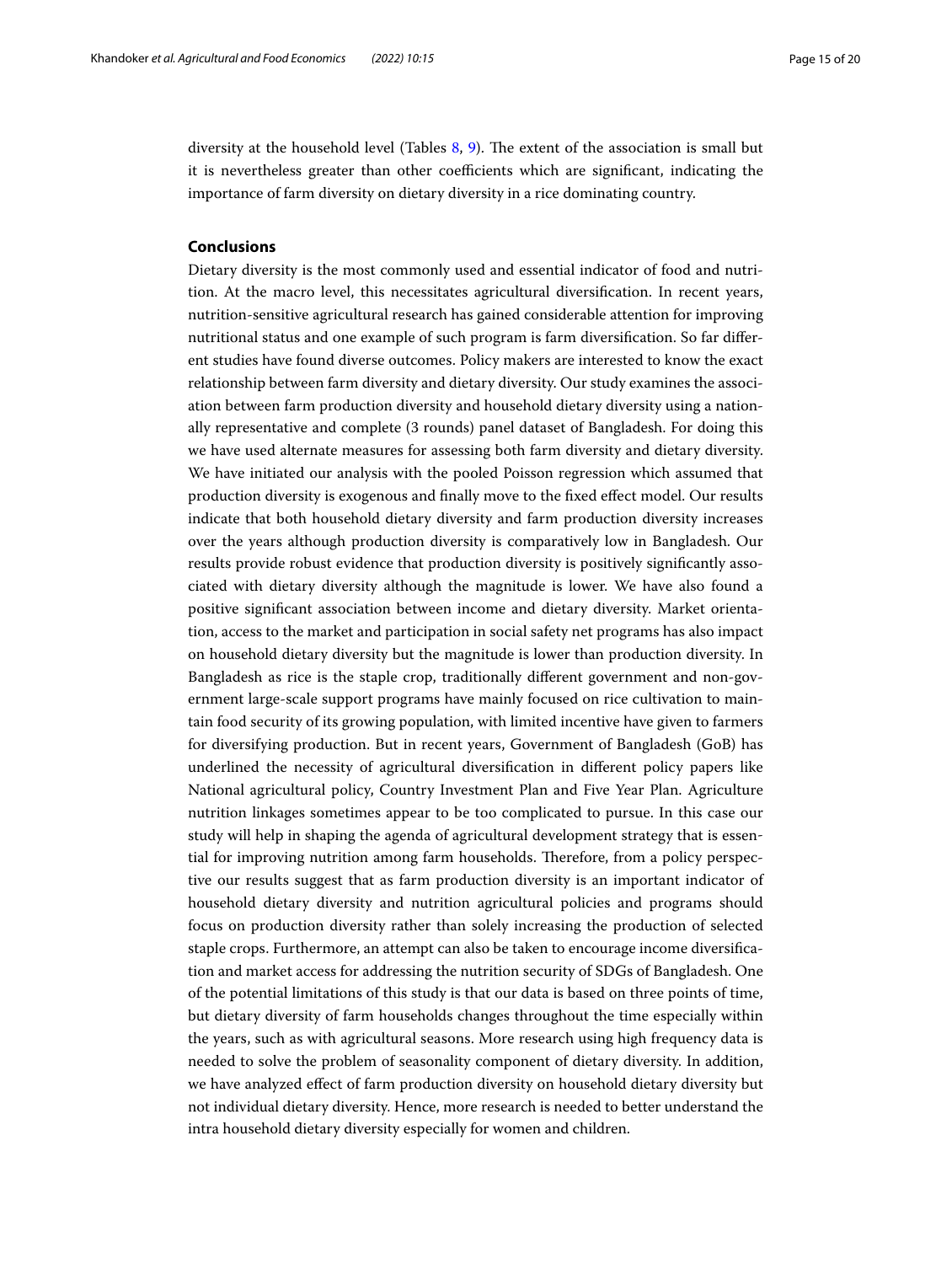## **Appendix**

See Tables [7](#page-15-0), [8](#page-15-1) and [9.](#page-16-0)

<span id="page-15-0"></span>

| <b>Explanatory variables</b>        | Dependent variable: HDDS       |                          |  |  |
|-------------------------------------|--------------------------------|--------------------------|--|--|
|                                     | Pooled                         | <b>Fixed effect</b>      |  |  |
| Farm production diversity           | $0.004***$ (0.001)             | $0.004***$ (0.002)       |  |  |
| Annual income                       | $2.47E - 08***$ (9.99E $-09$ ) | $1.04E - 08(1.69E - 08)$ |  |  |
| Market orientation                  | $5.55E - 05(1.6E - 04)$        | 5.5E77-05 (2.37E-04)     |  |  |
| Market access                       | $-0.003*(0.002)$               | $-0.003(0.003)$          |  |  |
| Age of HH                           | 0.0002(0.0003)                 | $-0.0002(0.0007)$        |  |  |
| Sex of HH                           | $-0.009(0.009)$                | 0.023(0.017)             |  |  |
| Education of HH head                | $0.007***$ (0.0009)            | 0.002(0.003)             |  |  |
| HH size                             | $0.014***$ (0.002)             | $0.010***$ (0.004)       |  |  |
| Farm size                           | $-1.33E - 05(3.88E - 05)$      | $-6.1E - 05(6.66E - 05)$ |  |  |
| Participation in social SSN program | $0.157***$ (0.006)             | 0.002(0.009)             |  |  |
| Agricultural asset value            | $8.39E - 08(9.32E - 08)$       | $1.55E - 08(1.70E - 07)$ |  |  |
| Year                                |                                |                          |  |  |
| $2015 - 16$                         | $0.078***$ (0.007)             | $0.079***$ (0.008)       |  |  |
| $2018 - 19$                         | $0.088***$ (0.007)             | $0.092***$ (0.009)       |  |  |
| Constant                            | $2.10***$ (0.017)              |                          |  |  |
| Wald $x^2$                          | 431.60                         | 202.19                   |  |  |
| Number of observations              | 11,720                         | 11,720                   |  |  |

Authors' analyses using 3 rounds of BIHS panel data

\*\*\*, \*\* and \* indicate signifcance at the 1% 5% and 10% levels, respectively; fgures in the parentheses are standard errors

| <b>Explanatory variables</b>                             | Dependent variable: food variety score |                            |  |
|----------------------------------------------------------|----------------------------------------|----------------------------|--|
|                                                          | Pooled                                 | <b>Fixed Effect</b>        |  |
| Farm production diversity measured through<br><b>PDS</b> | $0.011***$ (0.0006)                    | $0.018***$ (0.001)         |  |
| Annual income                                            | $3.51E - 08***$ (5.22E-09)             | $3.89E - 08***$ (8.97E-09) |  |
| Market orientation                                       | $0.002***$ (8.36E-05))                 | $0.003***$ (0.0001)        |  |
| Market access                                            | $-0.016**$ (0.001)                     | $-0.014***$ (0.002)        |  |
| Age of HH                                                | 0.001(0.001)                           | 0.006(0.004)               |  |
| Sex of HH                                                | $-0.0013(0.005)$                       | $-0.05***(0.009)$          |  |
| Education of HH head                                     | $0.016***$ (0.0005)                    | $0.02$ *** (0.002)         |  |
| HH size                                                  | $0.045***$ (0.001)                     | 0.034(0.02)                |  |
| Farm size                                                | $-1.45E - 04(2.11E - 04)$              | $-5.22E - 05(3.62E - 05)$  |  |
| Participation in social SSN program                      | $0.035***$ (0.003)                     | 0.006(0.005)               |  |
| Agricultural asset value                                 | $1.95E - 07(4.62E - 07)$               | $5.06E - 08(8.79E - 08)$   |  |
| Constant                                                 | $3.09***$ (0.009)                      | $2.12***$ (0.016)          |  |
| Wald $x^2$                                               | 5639.66                                | 2314.39                    |  |
| Number of observations                                   | 11,720                                 | 11,720                     |  |

<span id="page-15-1"></span>**Table 8** Extended model of the association between alternative measure of dietary diversity and farm production diversity

Authors' analyses using 3 rounds of BIHS panel data

\*\*\*, and \*\* indicate signifcance at the 1% and 5%, levels, respectively; fgures in the parentheses are standard errors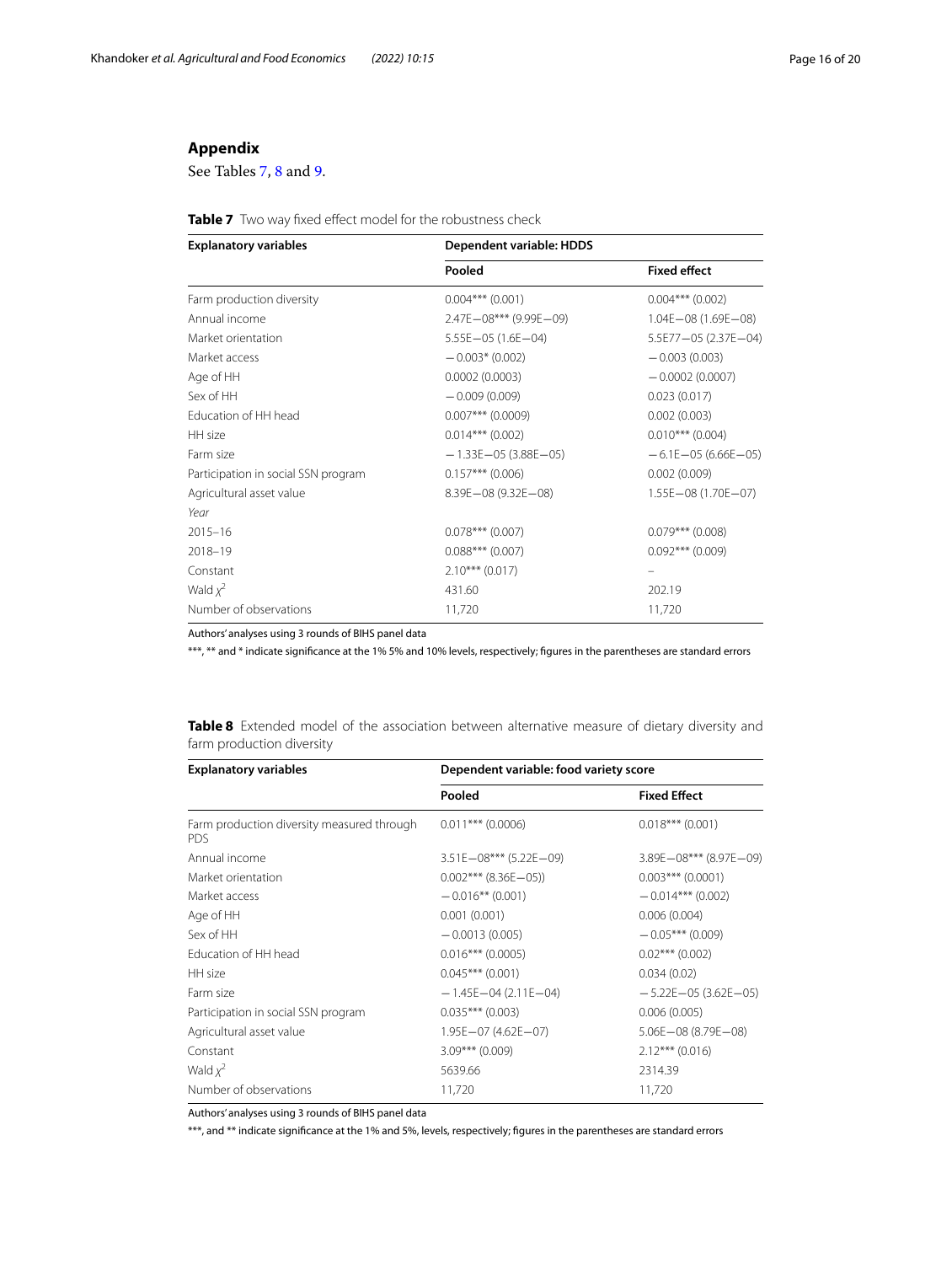| <b>Explanatory</b><br>variables           | Dependent variable: HHDS based on 9 food groups |                                   |                                  |                                   |                                 |                                  |  |
|-------------------------------------------|-------------------------------------------------|-----------------------------------|----------------------------------|-----------------------------------|---------------------------------|----------------------------------|--|
|                                           | Pooled                                          |                                   |                                  | <b>Fixed effect</b>               |                                 |                                  |  |
|                                           | <b>PDS</b>                                      | <b>SID</b>                        | <b>CDS</b>                       | <b>PDS</b>                        | <b>SID</b>                      | <b>CDS</b>                       |  |
| Farm produc-<br>tion diversity            | $0.006***$<br>(0.001)                           | $0.09***$ (0.015)                 | $0.006***$<br>(0.001)            | $0.009***$<br>(0.002)             | $0.146***$<br>(0.023)           | $0.007***$ (0.002)               |  |
| Annual<br>income                          | $3.03E - 08***$<br>$(1.10E - 08)$               | $3.01E - 08***$<br>$(1.11E - 08)$ | 2.81E-08***<br>$(1.11E - 09)$    | $2.48F - 08***$<br>$(1.91E - 08)$ | $2.11E - 08$<br>$(1.91E - 08)$  | $2.41E - 08$<br>$(1.91E - 08)$   |  |
| Market orien-<br>tation                   | $0.001***$<br>(0.0002)                          | $0.001***$<br>(0.0002)            | $0.0009***$<br>(0.0003)          | $0.002***$<br>(0.0003)            | $0.0014***$<br>(0.0002)         | $0.0017***$<br>(0.0003)          |  |
| Market access                             | $-0.008**$<br>(0.003)                           | $-0.008***$<br>(0.002)            | $-0.013***$<br>(0.0002)          | $-0.008**$<br>(0.004)             | $-0.008***$<br>(0.003)          | $-0.008*$<br>(0.003)             |  |
| Age of HH                                 | 0.0004<br>(0.0003)                              | $0.0005*$<br>(0.0003)             | $3.54E - 04$<br>$(2.78E - 04)$   | 0.0004<br>(0.0007)                | $0.004***$<br>(0.0007)          | $0.004***$<br>(0.0007)           |  |
| Sex of HH                                 | $-0.024**$<br>(0.001)                           | $-0.024**$<br>(0.009)             | $-0.022**$<br>(0.001)            | $-0.051$<br>(0.019)               | $-0.044**$<br>(0.019)           | $-0.05*(0.018)$                  |  |
| Education of<br>HH head                   | $0.014***$<br>(0.002)                           | $0.009***$<br>(0.001)             | $0.008***$<br>(0.001)            | $0.015***$<br>(0.003)             | $0.014***$<br>(0.003)           | $0.015***$ (0.003)               |  |
| HH size                                   | $0.014***$<br>(0.002)                           | $0.014***$<br>(0.002)             | $0.014***$<br>(0.002)            | $0.005***$<br>(0.004)             | $0.004***$<br>(0.004)           | 0.006(0.004)                     |  |
| Farm size                                 | $8.9E - 05*$<br>$(4.4E - 05)$                   | $-6.26E - 05$<br>$(4.35E - 05)$   | $-7.76E - 06*$<br>$(4.29E - 05)$ | $-5.41E - 05$<br>$(7.52E - 05)$   | $-5.64E - 05$<br>$(7.5E - 05)$  | $-2.99F - 0.5$<br>$(7.47E - 05)$ |  |
| Participation<br>in social SSN<br>program | $0.022***$<br>(0.007)                           | $0.021$ ** (0.007)                | $0.021***$<br>(0.008)            | $0.002***$<br>(0.009)             | $-0.003$<br>(0.009)             | 0.003(0.009)                     |  |
| Agricultural<br>asset value               | $8.94E - 08$<br>$(1.02E - 08)$                  | 7.78E-08<br>$(1.02E - 07)$        | $8.50E - 08$<br>$(1.07E - 07)$   | $2.37E - 08$<br>$(1.91E - 08)$    | $-2.24E - 08$<br>$(1.91E - 07)$ | $-2.07E - 08$<br>$(1.92E - 07)$  |  |
| Constant                                  | $1.89***$ (0.017)                               | $1.88***$ (0.018)                 | $1.87***$ (0.017)                |                                   |                                 |                                  |  |
| Wald $x^2$                                | 321.04                                          | 324.95                            | 326.85                           | 160.20                            | 174.08                          | 154.33                           |  |
| Number of<br>observations                 | 11,720                                          | 11,720                            | 11,720                           | 11,720                            | 11,720                          | 11,720                           |  |

<span id="page-16-0"></span>**Table 9** Extended model of the association between HHDS (using healthy food groups) and farm production diversity

Authors' analyses using 3 rounds of BIHS panel data

\*\*\*, \*\* and \* indicate signifcance at the 1% 5% and 10% levels, respectively; fgures in the parentheses are standard errors

#### **Acknowledgements**

The manuscript is a part of PhD work of the frst author (Sayla Khandoker) under the guidance of 2nd author (Alka Singh) in the Division of Agricultural Economics, ICAR-Indian Agricultural Research Institute (IARI), New Delhi, India. The frst author is thankful to PIU, BARC for providing NATP-2 scholarship to undertake doctoral research in ICAR-IARI.

#### **Author contributions**

SK is involved in conceptualization, methodology, data extraction, data merging and reshaping, analysis the data and writing the original draft. AS is involved in conceptualization, methodology, supervision and editing the manuscript. SKS is involved in conceptualization and editing the manuscript. All authors read and approved the fnal manuscript.

## **Funding**

This is a part of PhD work of the frst author funded by National Agricultural Technology Program (NATP)-2, Project Implementation Unit (PIU), Bangladesh Agricultural Research Council (BARC), Bangladesh.

#### **Availability of data and materials**

The underlying data are available as Bangladesh Integrated Household Survey (BIHS) in Harvard Dataverse.

### **Declarations**

#### **Ethics approval and consent to participate**

This manuscript does not reported any experimental research or research on humans.

#### **Competing interests**

The authors declare no competing interests.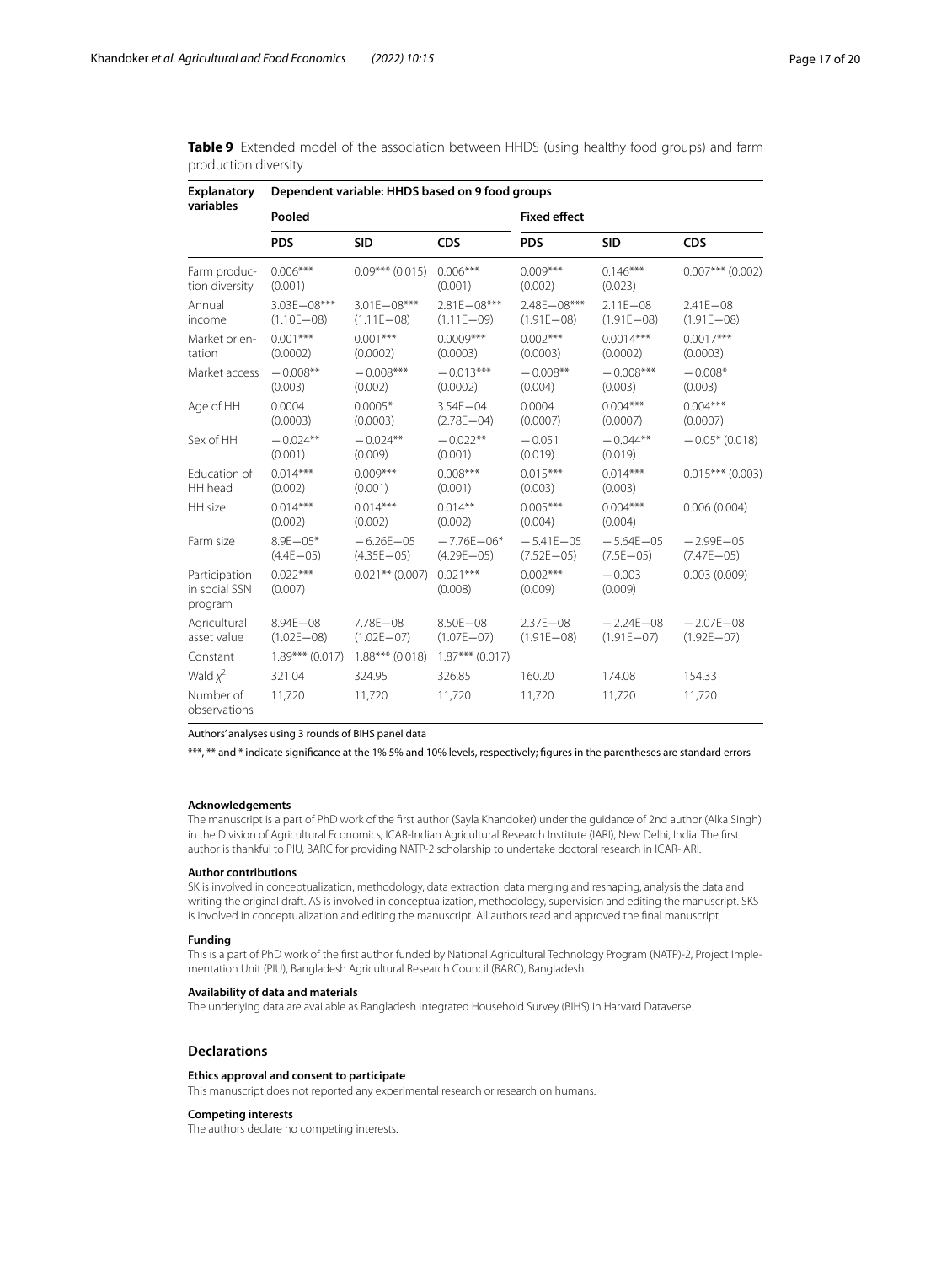#### **Author details**

<sup>1</sup> Division of Agricultural Economics, ICAR-Indian Agricultural Research Institute (IARI), New Delhi, India. <sup>2</sup> Agricultural Economics Division, Bangladesh Agricultural Research Institute (BARI), Gazipur, Bangladesh. <sup>3</sup>ICAR-National Institute of Agricultural Economics and Policy Research (NIAP), ICAR-NIAP, New Delhi, India.

Received: 14 December 2021 Revised: 16 March 2022 Accepted: 15 May 2022 Published online: 23 May 2022

### **References**

<span id="page-17-4"></span>Ahmed T, Mahfuz M, Ireen S, Ahmed AS, Rahman S, Islam MM, Alam N, Hossain MI, Rahman SMM, Ali MM, Choudhury FP, Cravioto A (2012) Nutrition of children and women in Bangladesh: trends and directions for the future. J Health Pop Nutr 30(1):1

<span id="page-17-5"></span>Ahmed AU, Ahmad K, Chou V, Hernandez R, Menon P, Naeem F, Naher F, Quabili W, Sraboni E, Yu B, Hassan Z (2013) The status of food security in the feed the future zone and other regions of Bangladesh: results from the 2011–2012. Bangladesh integrated household survey, Project report submitted to the US Agency

<span id="page-17-25"></span>Ai C, Norton EC (2003) Interaction terms in logit and probit models. Econ Lett 80:123–129. [https://doi.org/10.1016/](https://doi.org/10.1016/S0165-1765(03)00032-6) [S0165-1765\(03\)00032-6](https://doi.org/10.1016/S0165-1765(03)00032-6)

<span id="page-17-0"></span>Allen S, de Brauw A (2018) Nutrition sensitive value chains: theory, progress, and open questions. Glob Food Secur 16:22–28. <https://doi.org/10.1016/j.gfs.2017.07.002>

<span id="page-17-22"></span>Annim SK, Frempong RB (2018) Efects of access to credit and income on dietary diversity in Ghana. Food Secur 10(6):1649–1663. <https://doi.org/10.1007/s12571-018-0862-8>

<span id="page-17-23"></span>Babatunde RO, Qaim M (2010) Impact of off-farm income on food security and nutrition in Nigeria. Food Policy 35(4):303–311. <https://doi.org/10.1016/j.foodpol.2010.01.006>

<span id="page-17-17"></span>Bellon MR, Ntandou-Bouzitou GD, Caracciolo F (2016) Onfarm diversity and market participation are positively associated with dietary diversity of rural mothers in southern Benin, West Africa. PLoS ONE 11(9):e0162535

- <span id="page-17-3"></span>Belton B, van Asseldonk IJM, Thilsted SH (2014) Faltering fsheries and ascendant aquaculture: implications for food and nutrition security in Bangladesh. Food Policy 44:77–87
- <span id="page-17-13"></span>Benfica R, Kilic T (2016) The effects of smallholder agricultural involvement on household food consumption and dietary diversity: evidence from Malawi. IFAD Research Series 4. International Fund for Agricultural Development (IFAD), Rome

<span id="page-17-26"></span>Brambor T, Clark WR, Golder M (2006) Understanding interaction models: improving empirical analyses, 1. Polit Anal 4:63–82. <https://doi.org/10.1093/pan/mpi014>

- <span id="page-17-20"></span>Burlingame B, Dernini S (eds) (2012) Sustainable diets and biodiversity: directions and solutions for policy, research and action. FAO and Bioversity International, Rome
- <span id="page-17-24"></span>Carletto C, Corral P, Guelf A (2017) Agricultural commercialization and nutrition revisited: empirical evidence from three African countries. Food Policy 67:106–118

<span id="page-17-10"></span>Chegere MJ, Stage J (2020) Agricultural production diversity, dietary diversity and nutritional status: panel data evidence from Tanzania. World Dev 129:104856. <https://doi.org/10.1016/j.worlddev.2019.104856>

<span id="page-17-11"></span>Chinnadurai M, Karunakaran KR, Chandrasekaran M, Balasubramanian R, Umanath M (2016) Examining linkage between dietary pattern and crop diversifcation: an [sic] evidence from Tamil Nadu. Agric Econ Res Rev 29:149–160

<span id="page-17-14"></span>Davis B, Di Giuseppe S, Zezza A (2014) Income diversifcation patterns in rural sub-Saharan Africa: reassessing the evidence. World Bank Policy Research Working Paper, 7108

- <span id="page-17-15"></span>Davis B, Giuseppe DS, Zezza A (2017) Are African households (not) leaving agriculture? Patterns of households' income sources in rural sub-Saharan Africa. Food Policy 67:153–174
- <span id="page-17-2"></span>Deb U (2014) Dynamics of rural livelihoods in Bangladesh and India: insights. Paper presented at the Pre-conference Mini-symposium on "Rapid Transformation of Rural Economies in South Asia: Insights from Village Dynamics Studies", organized as part of the 8th Conference of the Asian Society of Agricultural Economists (ASAE), held on 14 October 2014 at the BRAC Centre for Development Management (BRAC-CDM), Savar, Dhaka, Bangladesh

<span id="page-17-12"></span>Dillon A, McGee K, Oseni G (2014) Agricultural production, dietary diversity, and climate variability. Policy Research Working Paper No. 7022. The World Bank, Washington, DC

<span id="page-17-7"></span>Doan D (2014) Does income improve diet diversity in China? Paper presented at 58th annual conference of the Australian agricultural and resource economics society, Port Macquarie, New South Wales, 4–7 Feb 2014

<span id="page-17-8"></span>Drescher LS, Thiele S, Roosen J, Mensink GB (2009) Consumer demand for healthy eating considering diversityeconomic approach for German individuals. Int J Consum Stud 33:684–696

<span id="page-17-19"></span>Drewnowski A, Henderson AS, Driscoll A, Rolls BJ (1997) The Dietary Variety Score: assessing diet quality in healthy young and older adults. J Am Diet Assoc 97:266–271

- <span id="page-17-21"></span>Fanzo J, Hunter D, Borelli T, Mattei F (eds) (2013) Diversifying food and diets: using agricultural diversity to improve nutrition and health. Routledge, London
- <span id="page-17-18"></span>FAO (2011) Guidelines for measuring household and individual dietary diversity. FAO, Rome

<span id="page-17-9"></span>FAO (2013) The state of food and agriculture: food systems for better nutrition. FAO, Rome

- <span id="page-17-16"></span>FAO (2014) The state of food and agriculture: innovation in family farming. Food and Agriculture Organization of the United Nations, Rome
- <span id="page-17-6"></span>Fongar A, Gödecke T, Aseta A, Qaim M (2019) How well do diferent dietary and nutrition assessment tools match? Insights from rural Kenya. Public Health Nutr 22(3):391–403
- <span id="page-17-1"></span>Godecke T, Stein AJ, Qaim M (2012) The global burden of chronic and hidden hunger: trends and determinants. Glob Food Secur 17:21–29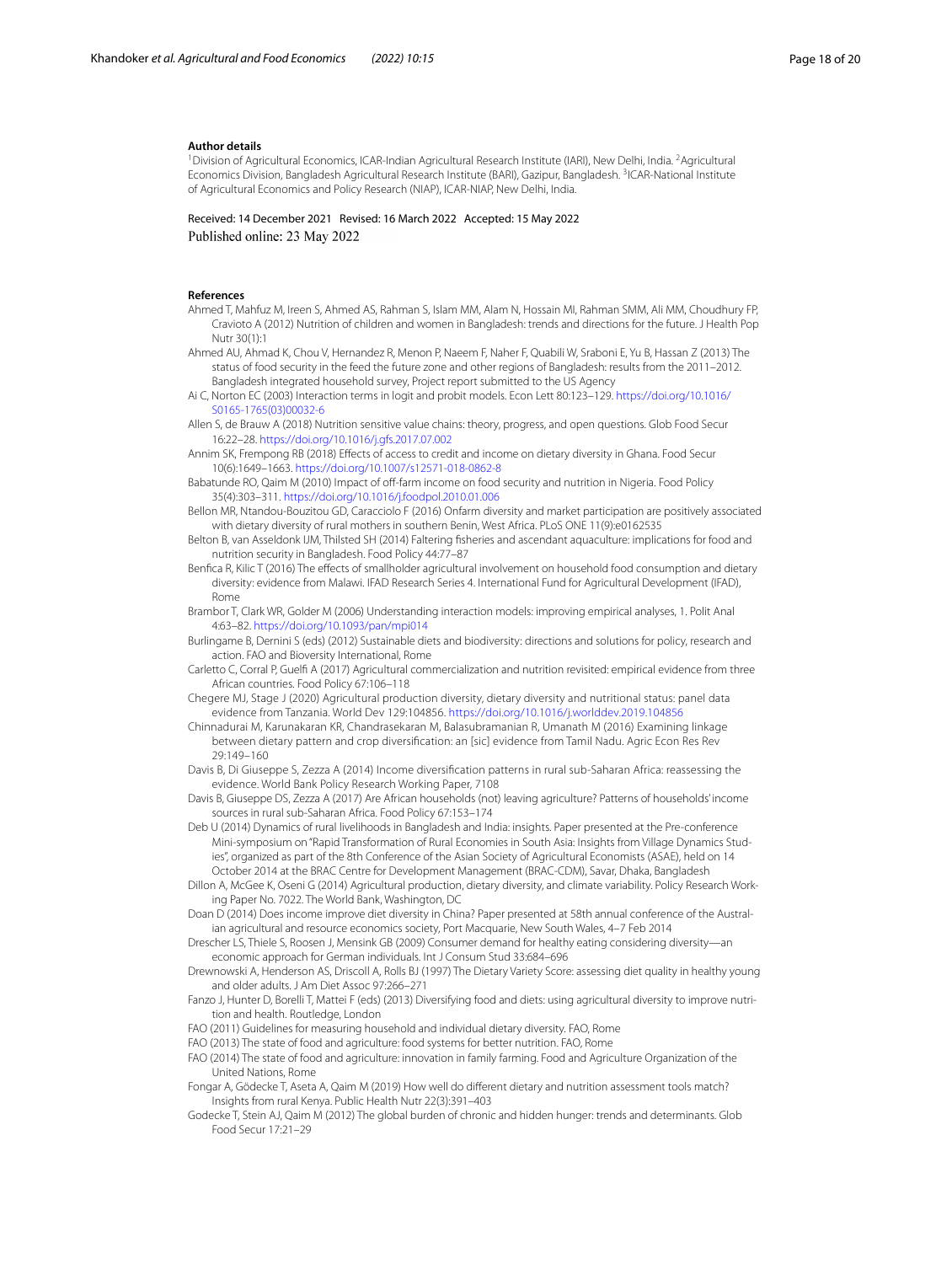<span id="page-18-32"></span><span id="page-18-12"></span>Herrero M, Thornton PK, Notenbaert AM, Wood S, Msangi S, Freeman HA (2010) Smart investments in sustainable food production: revisiting mixed crop–livestock systems. Science 327:822–825.<https://doi.org/10.1126/science.1183725> Hirvonen K, Hoddinott J (2017) Agricultural production and children's diets: evidence from rural Ethiopia. Agric Econ 48(4):469–480

<span id="page-18-13"></span>IFAD, UNEP (2013) Smallholders, food security and the environment. International Fund for Agricultural Development and United Nations Environment Programme, Rome and Nairobi

- <span id="page-18-16"></span>Jones AD (2017) Critical review of the emerging research evidence on agricultural biodiversity, diet diversity, and nutritional status in low- and middle-income countries. Nutr Rev 75(10):769–782.<https://doi.org/10.1093/nutrit/nux040>
- <span id="page-18-9"></span>Jones AD, Shrinivas A, Bezner-Kerr R (2014) Farm production diversity is associated with greater household dietary diversity in Malawi: fndings from nationally representative data. Food Policy 46:1–12. [https://doi.org/10.1016/j.foodpol.](https://doi.org/10.1016/j.foodpol.2014.02.001) [2014.02.001](https://doi.org/10.1016/j.foodpol.2014.02.001)
- <span id="page-18-14"></span>Kadiyala S, Harris J, Headey D, Yosef S, Gillespie S (2014) Agriculture and nutrition in India: mapping evidence to pathways. ANNALS 1331(1):43–56
- <span id="page-18-15"></span>Kanter R, Walls HL, Tak M, Roberts F, Waage J (2015) A conceptual framework for understanding the impacts of agriculture and food system policies on nutrition and health. Food Secur 7(4):767–777
- <span id="page-18-23"></span>Keding GB, Msuya JM, Maass BL, Krawinkel MB (2012) Relating dietary diversity and food variety scores to vegetable production and socio-economic status of women in rural Tanzania. Food Secur 4(1):129–140
- <span id="page-18-28"></span>Kennedy G, Ballard TDM (2010) Guidelines for measuring household and individual dietary diversity. Food and Agriculture Organization of the United Nations, Rome
- <span id="page-18-7"></span>Kennedy G, Pedro MR, Seghieri C, Nantel G, Brouwer I (2007) Dietary diversity score is a useful indicator of micronutrient intake in non-breast-feeding Filipino children. J Nutr 137:1–6

<span id="page-18-5"></span>Kennedy G, Ballard T, Dop MC (2011) Guidelines for measuring household and individual dietary diversity. Food and Agriculture Organization of the United Nations, Rome

- <span id="page-18-24"></span>Koppmair S, Kassie M, Qaim M (2016) Farm production, market access and dietary diversity in Malawi. Public Health Nutr 20:325–335. <https://doi.org/10.1017/S1368980016002135>
- <span id="page-18-30"></span>Koppmair S, Kassie M, Qaim M (2017) Farm production, market access and dietary diversity in Malawi. Public Health Nutr 20(2):325–335
- <span id="page-18-33"></span>Kumar N, Harris J, Rawat R (2015) If they grow it, will they eat and grow? Evidence from Zambia on agricultural diversity and child undernutrition. J Dev Stud 51(8):1060–1077
- <span id="page-18-31"></span><span id="page-18-25"></span>Lovo S, Veronesi M (2019) Crop diversifcation and child health: empirical evidence from Tanzania. Ecol Econ 158:168–179 M'Kaibi FK, Steyn NP, Ochola SA, Du Plessis L (2017) The relationship between agricultural biodiversity, dietary diversity, household food security, and stunting of children in rural Kenya. Food Sci Nutr 5:243–254
- <span id="page-18-11"></span>Malapit HJL, Kadiyala S, Quisumbing AR, Cunningham K, Tyagi P (2015) Women's empowerment mitigates the negative efects of low production diversity on maternal and child nutrition in Nepal. J Dev Stud 51(8):1097–1123. [https://doi.](https://doi.org/10.1080/00220388.2015.1018904) [org/10.1080/00220388.2015.1018904](https://doi.org/10.1080/00220388.2015.1018904)
- <span id="page-18-22"></span>Mequanint B, Melesse M, Christophe BBI, Brouwer ADB (2019) Improving diets through food systems in low- and middleincome countries. IFPRI Discussion Paper 01858
- <span id="page-18-8"></span>Muthini D, Nzuma J, Nyikal R (2020) Farm production diversity and its association with dietary diversity in Kenya. Food Secur. <https://doi.org/10.1007/s12571-020-01030-1>
- <span id="page-18-4"></span>Osmani SR, Ahmed A, Ahmed T, Hossain N, Huq S, Shahan A (2016) Strategic review of food security and nutrition in Bangladesh. An independent review commissioned by the World Food Programme (WFP). WFP, Dhaka
- <span id="page-18-10"></span>Oyarzun PJ, Borja RM, Sherwood S, Parra V (2013) Making sense of agro-biodiversity, diet, and intensifcation of smallholder family farming in the highland Andes of Ecuador. Ecol Food Nutr 52(6):515–541
- <span id="page-18-1"></span>Pandey VL, Mahendra DS, Jayachandran U (2016) Impact of agricultural interventions on the nutritional status in South Asia: a review. Food Policy 62:28–40.<https://doi.org/10.1016/j.foodpol.2016.05.002>
- <span id="page-18-17"></span>Pellegrini L, Tasciotti L (2014) Crop diversifcation, dietary diversity and agricultural income: empirical evidence from eight developing countries. Can J Dev Stud 35:211–227

<span id="page-18-2"></span>Rahman S (2010) Women's labour contribution to productivity and efficiency in agriculture: empirical evidence from Bangladesh. J Agric Econ 61(2):318–342

- <span id="page-18-3"></span>Rahman S, Salim R (2013) Six decades of total factor productivity change and sources of growth in Bangladesh agriculture (1948–2008). J Agric Econ 64(2):275–294
- <span id="page-18-34"></span>Romeo A, Meerman J, Demek M, Scognamill A, Asfaw S (2016) Linking farm diversifcation to household diet diversifcation: evidence from a sample of Kenyan ultra-poor farmers. Food Secur 8:1069–1085
- <span id="page-18-6"></span>Ruel M (2002) Is dietary diversity an indicator of food security or dietary quality? A review of measurement and research needs. FCND Discussion Paper No. 140. International Food Policy Research Institute, Washington, DC
- <span id="page-18-18"></span>Saaka M, Osman SM, Hoeschle-Zeledon I (2017) Relationship between agricultural biodiversity and dietary diversity of children aged 6–36 months in rural areas of northern Ghana. Food Nutr Res 61(1):1–10, 1391668
- <span id="page-18-27"></span>Sariyev O, Loos TK, Khor LY (2021) Intra-household decision-making, production diversity, and dietary quality: a panel data analysis of Ethiopian rural households. Food Secur 13(1):181–197. <https://doi.org/10.1007/s12571-020-01098-9>
- <span id="page-18-29"></span>Sibhatu KT (2016) Farm production diversity and dietary quality in smallholder farm households. November. [https://d-nb.](https://d-nb.info/1123803374/34) [info/1123803374/34](https://d-nb.info/1123803374/34)
- <span id="page-18-26"></span>Sibhatu KT, Qaim M (2017) Rural food security, subsistence agriculture, and seasonality. PLoS ONE 12(10):e0186406. <https://doi.org/10.1371/journal.pone.0186406>
- <span id="page-18-0"></span>Sibhatu KT, Qaim M (2018a) Review: Meta-analysis of the association between production diversity, diets, and nutrition in smallholder farm households. Food Policy 77:1–18
- <span id="page-18-19"></span>Sibhatu KT, Qaim M (2018b) Farm production diversity and dietary quality: linkages and measurement issues. Food Secur 10(1):47–59
- <span id="page-18-21"></span>Sibhatu KT, Krishna VV, Qaim M (2015) Production diversity and dietary diversity in smallholder farm households. PNAS USA 112(34):10657–10662. <https://doi.org/10.1073/pnas.1510982112>
- <span id="page-18-20"></span>Singh S, Jones AD, DeFries RS, Jain M (2020) The association between crop and income diversity and farmer intra-household dietary diversity in India. Food Secur.<https://doi.org/10.1007/s12571-020-01012-3>